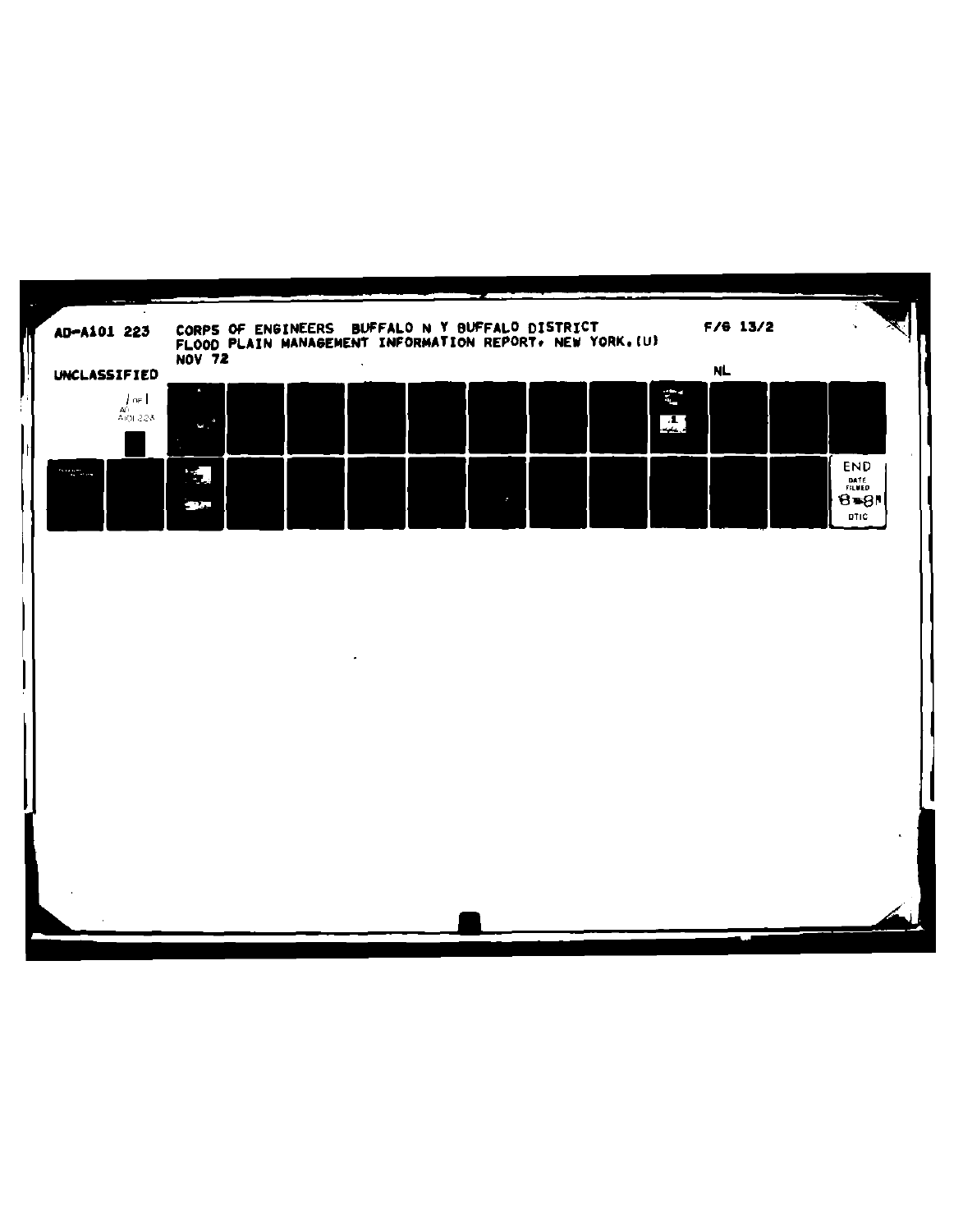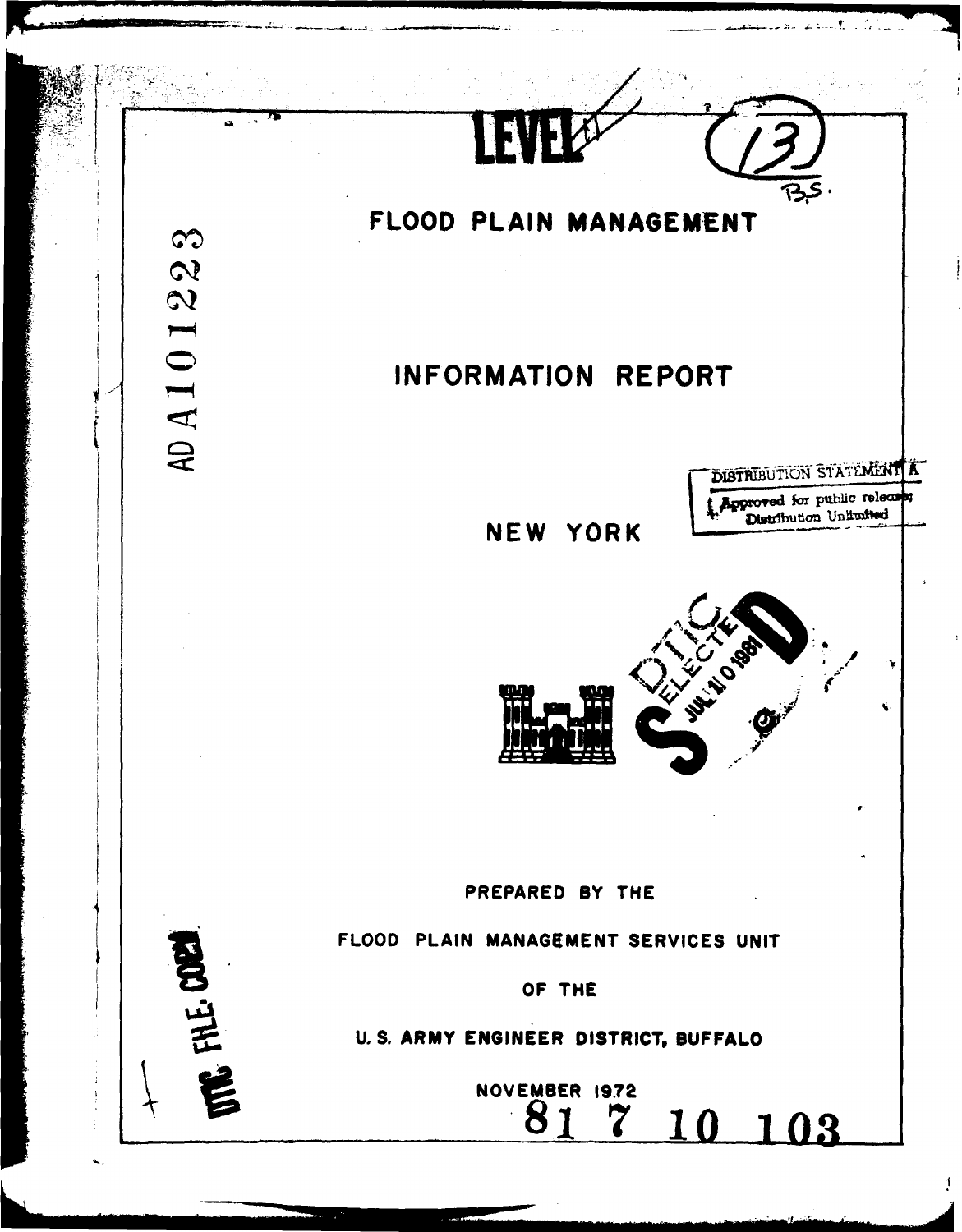| <b>REPORT DOCUMENTATION PAGE</b>                                                                       |                                             |                                                                                      | <b>READ INSTRUCTIONS</b><br>BEFORE COMPLETING FORM                                                                                                         |
|--------------------------------------------------------------------------------------------------------|---------------------------------------------|--------------------------------------------------------------------------------------|------------------------------------------------------------------------------------------------------------------------------------------------------------|
| 1. REPORT NUMBER                                                                                       |                                             |                                                                                      | 2. GONT ACCESSION NO., 3. RECIPIENT'S CATALOG NUMBER                                                                                                       |
|                                                                                                        |                                             |                                                                                      |                                                                                                                                                            |
| 4. TITLE (and Subtitle)                                                                                |                                             |                                                                                      | REPORT & PE<br>5.<br><b>10D COVERED</b>                                                                                                                    |
|                                                                                                        | Flood Plain Management Information Report,  |                                                                                      | Final                                                                                                                                                      |
| New York'                                                                                              |                                             |                                                                                      |                                                                                                                                                            |
|                                                                                                        |                                             |                                                                                      | PERFORMING ORG. REPORT NUMBER                                                                                                                              |
|                                                                                                        |                                             |                                                                                      |                                                                                                                                                            |
| 7. AUTHOR(a)                                                                                           |                                             |                                                                                      | 8. CONTRACT OR GRANT NUMBER(a)                                                                                                                             |
|                                                                                                        |                                             |                                                                                      |                                                                                                                                                            |
|                                                                                                        |                                             |                                                                                      |                                                                                                                                                            |
|                                                                                                        | 9. PERFORMING ORGANIZATION NAME AND ADDRESS |                                                                                      |                                                                                                                                                            |
|                                                                                                        | U.S. Army Engineer District, Buffalo        |                                                                                      | 10. PROGRAM ELEMENT, PROJECT, TASK AREA & WORK UNIT NUMBERS                                                                                                |
|                                                                                                        | 1776 Niagara Street                         |                                                                                      |                                                                                                                                                            |
| Buffalo, New York                                                                                      | - 14207                                     |                                                                                      |                                                                                                                                                            |
|                                                                                                        |                                             |                                                                                      | 12. REPORT DATE                                                                                                                                            |
| 11. CONTROLLING OFFICE NAME AND ADDRESS<br>U.S. Army Engineer DIstrict, Buffalo<br>1776 Niagara Street |                                             |                                                                                      | 1972                                                                                                                                                       |
|                                                                                                        |                                             |                                                                                      | 13. NUMBER OF PAGES                                                                                                                                        |
|                                                                                                        | Buffalo, New York 14207                     |                                                                                      | 12                                                                                                                                                         |
|                                                                                                        |                                             | 14. MONITORING AGENCY NAME & ADDRESS(II different from Controlling Office)           | 15. SECURITY CLASS. (of this report)                                                                                                                       |
|                                                                                                        |                                             |                                                                                      |                                                                                                                                                            |
|                                                                                                        |                                             |                                                                                      |                                                                                                                                                            |
|                                                                                                        |                                             |                                                                                      | 15a. DECLASSIFICATION/DOWNGRADING<br><b>SCHEDULE</b>                                                                                                       |
|                                                                                                        |                                             |                                                                                      |                                                                                                                                                            |
|                                                                                                        | 16. DISTRIBUTION STATEMENT (of this Report) |                                                                                      |                                                                                                                                                            |
|                                                                                                        | Distribution Unlimited                      |                                                                                      |                                                                                                                                                            |
|                                                                                                        |                                             |                                                                                      |                                                                                                                                                            |
|                                                                                                        |                                             |                                                                                      |                                                                                                                                                            |
|                                                                                                        |                                             |                                                                                      |                                                                                                                                                            |
|                                                                                                        |                                             |                                                                                      |                                                                                                                                                            |
| 18. SUPPLEMENTARY NOTES                                                                                |                                             |                                                                                      |                                                                                                                                                            |
|                                                                                                        |                                             |                                                                                      |                                                                                                                                                            |
|                                                                                                        |                                             |                                                                                      |                                                                                                                                                            |
|                                                                                                        |                                             |                                                                                      |                                                                                                                                                            |
|                                                                                                        |                                             | 19. KEY WORDS (Continue on reverse side if necessary and identify by block number)   |                                                                                                                                                            |
|                                                                                                        |                                             |                                                                                      |                                                                                                                                                            |
| Floods                                                                                                 |                                             |                                                                                      |                                                                                                                                                            |
| Flooding                                                                                               |                                             |                                                                                      |                                                                                                                                                            |
| New York                                                                                               |                                             |                                                                                      |                                                                                                                                                            |
|                                                                                                        |                                             |                                                                                      |                                                                                                                                                            |
| 20.                                                                                                    |                                             | <b>ABSTRACT (Continue on reverse side if necessary and identity by block number)</b> | А.<br>Tο                                                                                                                                                   |
|                                                                                                        |                                             | / The major objectives of these studies and technical advice are:                    |                                                                                                                                                            |
|                                                                                                        |                                             |                                                                                      | compile in a clear and useful form and to dissiminate to State and local                                                                                   |
|                                                                                                        |                                             |                                                                                      | governmenal agencies specific information on floods and potential flood                                                                                    |
|                                                                                                        |                                             |                                                                                      |                                                                                                                                                            |
|                                                                                                        |                                             |                                                                                      |                                                                                                                                                            |
|                                                                                                        |                                             |                                                                                      | of the nation's river valleys by providing to State and local governmental                                                                                 |
|                                                                                                        | agencies a factual basis for:               |                                                                                      |                                                                                                                                                            |
|                                                                                                        |                                             |                                                                                      | Reducing future flood damages and hazards through carefully considered                                                                                     |
| DD $_{1,200}^{FORM}$ 1473                                                                              | <b>EDITION OF 1 NOV 65 IS OBSOLETE</b>      |                                                                                      |                                                                                                                                                            |
|                                                                                                        |                                             |                                                                                      | hazards including identification of areas subject to inundated by floods of<br>various magnitudes and frequencies, B. to encourage optimum and prudent use |
|                                                                                                        | タユダタ アマ                                     |                                                                                      | SECURITY CLASSIFICATION OF THIS PAGE (When Data Entered)                                                                                                   |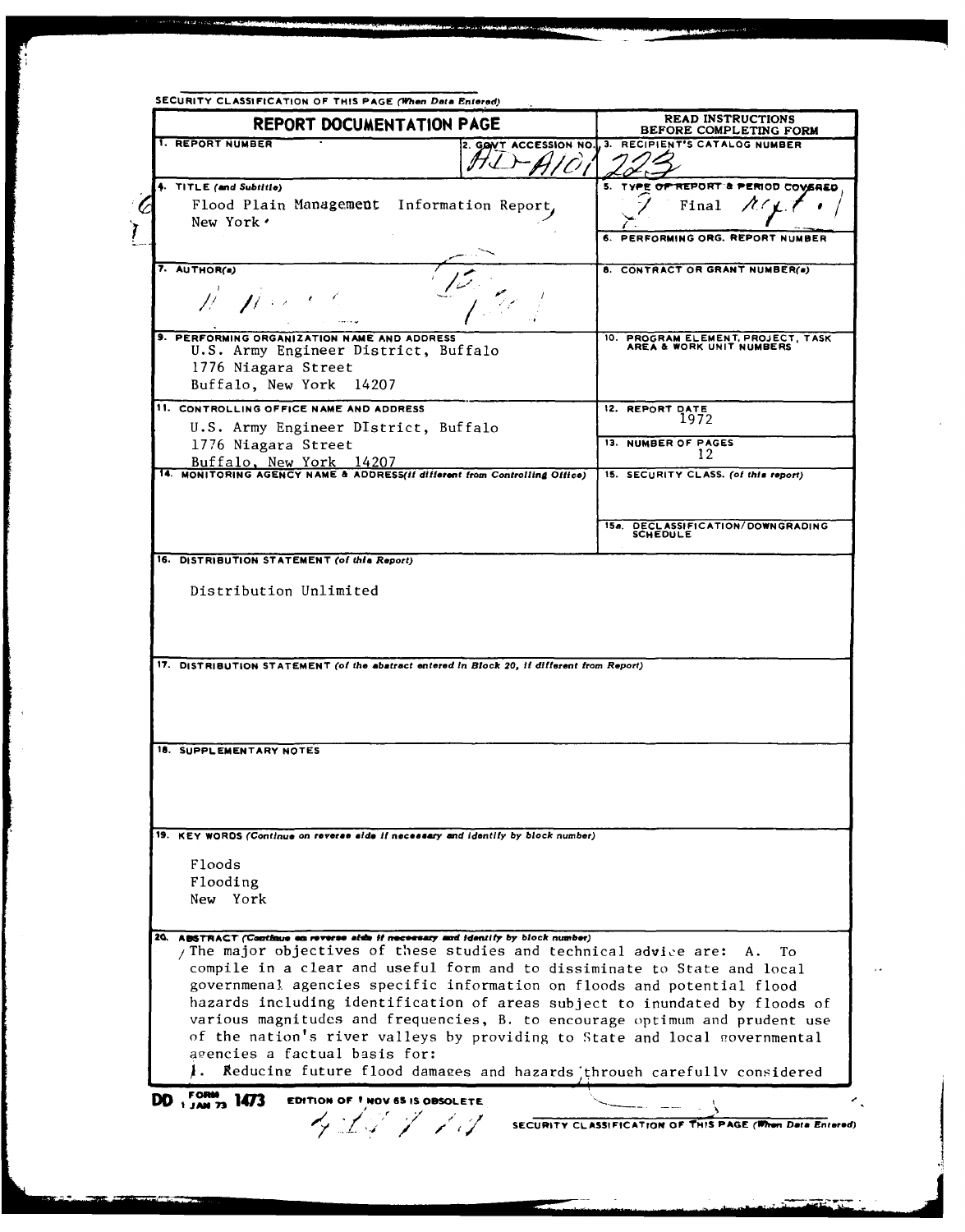SECURITY CLASSIFICATION OF THIS PAGE(When Data Entered)

 $\label{eq:1} \begin{array}{ll} \displaystyle \frac{1}{\sqrt{2}}\, \frac{1}{\sqrt{2}}\, \frac{1}{\sqrt{2}}\, \frac{1}{\sqrt{2}}\, \frac{1}{\sqrt{2}}\, \frac{1}{\sqrt{2}}\, \frac{1}{\sqrt{2}}\, \frac{1}{\sqrt{2}}\, \frac{1}{\sqrt{2}}\, \frac{1}{\sqrt{2}}\, \frac{1}{\sqrt{2}}\, \frac{1}{\sqrt{2}}\, \frac{1}{\sqrt{2}}\, \frac{1}{\sqrt{2}}\, \frac{1}{\sqrt{2}}\, \frac{1}{\sqrt{2}}\, \frac{1}{\sqrt{2}}\$ 

and well planned state and local regulations and use of the flood plains.  $\widetilde{Z}$  peveloping land use plans, which may include consideration of justifiable flood protective works.

 $\epsilon^*$ 

3. Preserving adequate floodway and channel rights-of-way and channel clearances. C. XTo publicize available information for the guidance of private citizens . and interest on the use of flood plains and the possible hazards of using them. D. To reduce future expenditures for Federal projects developments which in the absence of the information program, would have taken place, and reduce expenditures for alleviation of flood problems arising from improper flood plain development.

SECURITY CLASSIFICATION OF THIS PAGE(When Data Entered)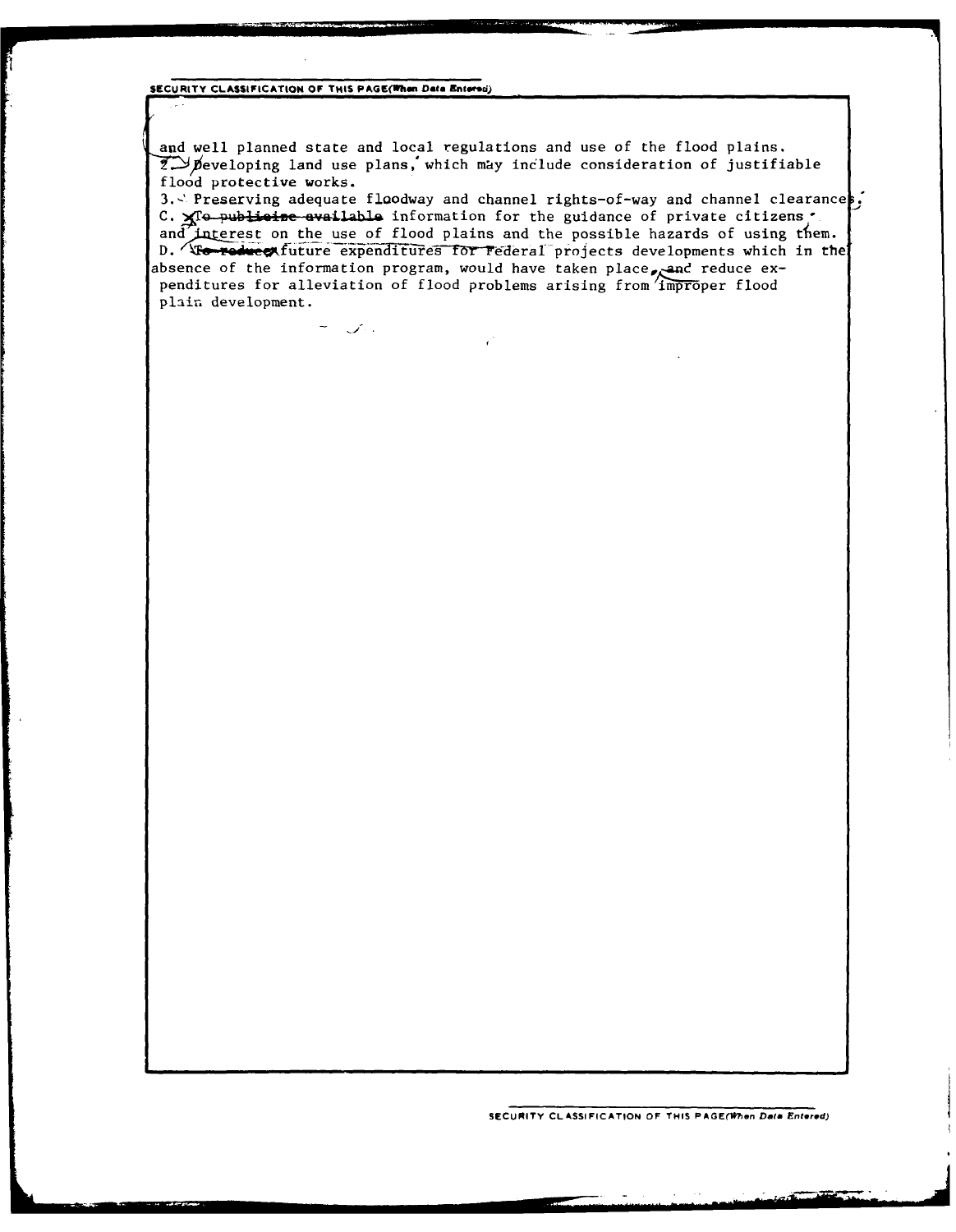

#### **INTRODUCTION**

In many areas of the country, the prospect of using protective works to alleviate possible flood damages effectively has reached the point of diminishing returns. The increase In flood damage potential, despite great expenditures on flood control, is greater than it ever was. Concerned **by** this very serious situation of rising flood damages throughout the nation, the President transmitted a report **by** the Task Force on Federal Flood Control Policy titled **"A** Unified National Program for Managing Flood Losses" to Congress in August **1966.** As a result of the recommendations of this report, the Flood Plain Management Services Program was developed within the Corps of Engineers to provide local governments with a better understanding of flood problems and their effect on future growth and development. This program provides flood hazard Information that may be used in land use planning for guiding community growth.

The Increase In flood damages has been the result of rapid growth of flood damageable developments in the flood plain, which has been occurring at a rate greater than that of providing flood control works. Flood damages have affected man's environment significantly. They have threatened his life and health, his property, and his . business or place of employment. An obvious solution to this problem is wiser use of flood plains. However, without adequate knowledge of the flood hazard and a will on the part of the users of the flood plains to plan with the hazard in mind, this wise use is **A** impossible. Effective, sound land use in floodable areas through the use of regulatory powers has not been used extensively until/ recent years. It is now time to enact and enforce sound land use regulations In order to reduce future flood damages. Because man Is strongly attracted to the use of flood plain areas, flood plain management practices are not likely to eliminate flood damages completely. However, man certainly can reduce these damages. **Flood** plain management must be given greater consideration by both planners and local governments. Approved for public release

 $\mathbf{I}$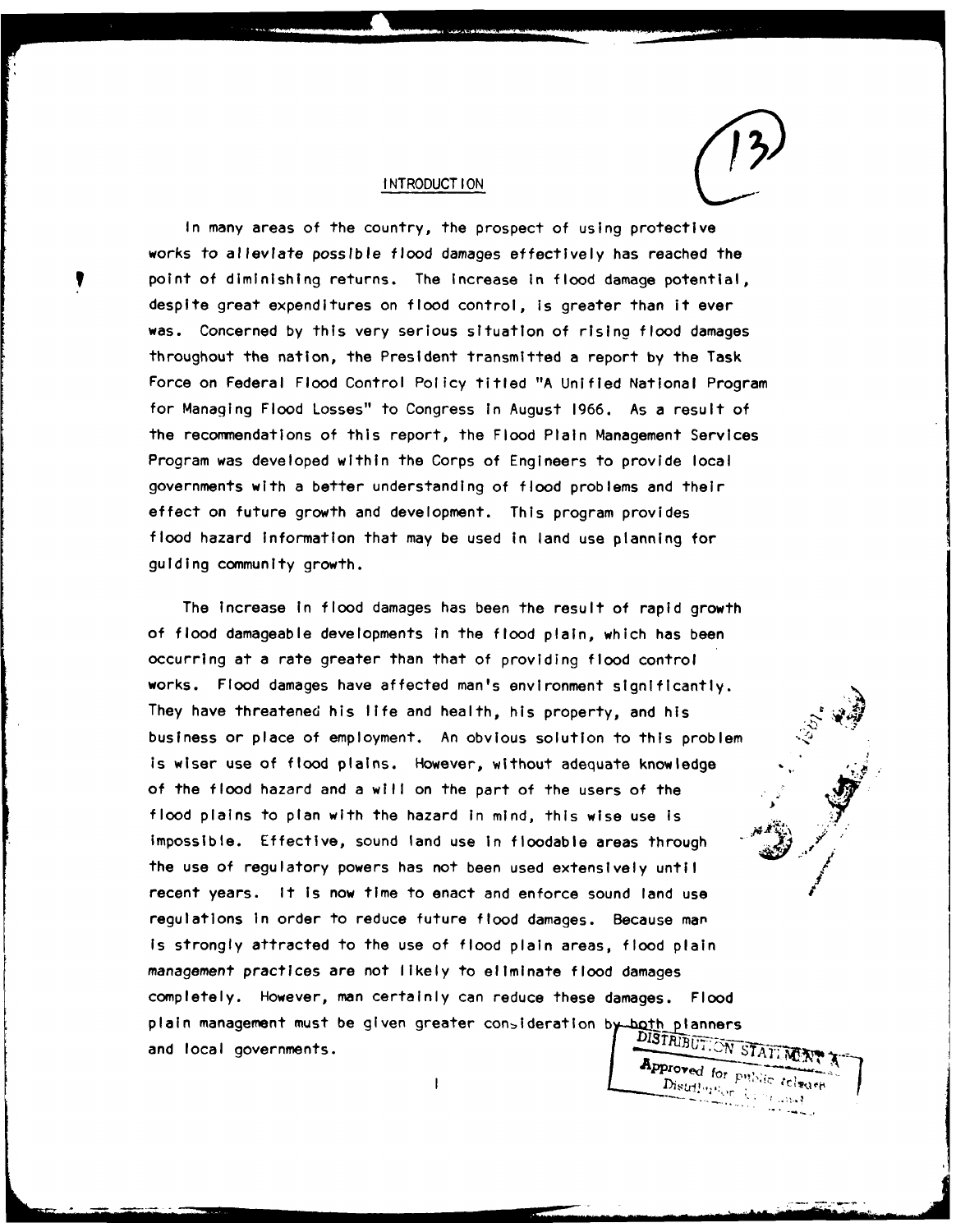The basis for the Corps of Engineers Flood Plain Management Services Program is Section **206,** Public Law **86-645** (Flood Control Act of **1960),** as amended.

**I.** Authority. The general authority for flood plain information studies **by** the Corps of Engineers Is Section 206(a), Public Law **86-645** (Approved 14 July **1960)** which reads:

**"SEC.** 206(a) That, In recognition of the increasing use and development of the flood plains of the rivers of the United States and of the need for information on flood hazards to serve as a guide to such development, and as a basis for avoiding future flood hazards **by** regulation of use **by** States and municipalities, the Secretary of the Army, through the Chief of Engineers, Department of the Army, is hereby authorized to compile and disseminate information on floods and flood damages, including identification of areas subject to inundation **by** floods of various magnitudes and frequencies, and general criteria for guidance in the use of flood plain areas; and to provide engineering advice to local Interests for their use in planning to ameliorate the flood hazard: Provided, that the necessary surveys and studies will be made and such information and advice will be provided for specific localities only upon the request of a State or a responsible local governmental agency and upon approval **by** the Chief of Engineers."

2. Objectives. The major objectives of these studies and technical advice are:

a. To compile in a clear and useful form and to disseminate to State and local governmental agencies specific information on floods and potential flood hazards, including identification of areas subject to inundation **by** floods of various magnitudes and frequencies.

**b.** To encourage optimum and prudent use of the nation's river valleys **by** providing to State and local governmental agencies a factual basis for:

**(I)** Reducing future flood damages and hazards through carefully considered and well-planned state and local regulations and use of the flood plains.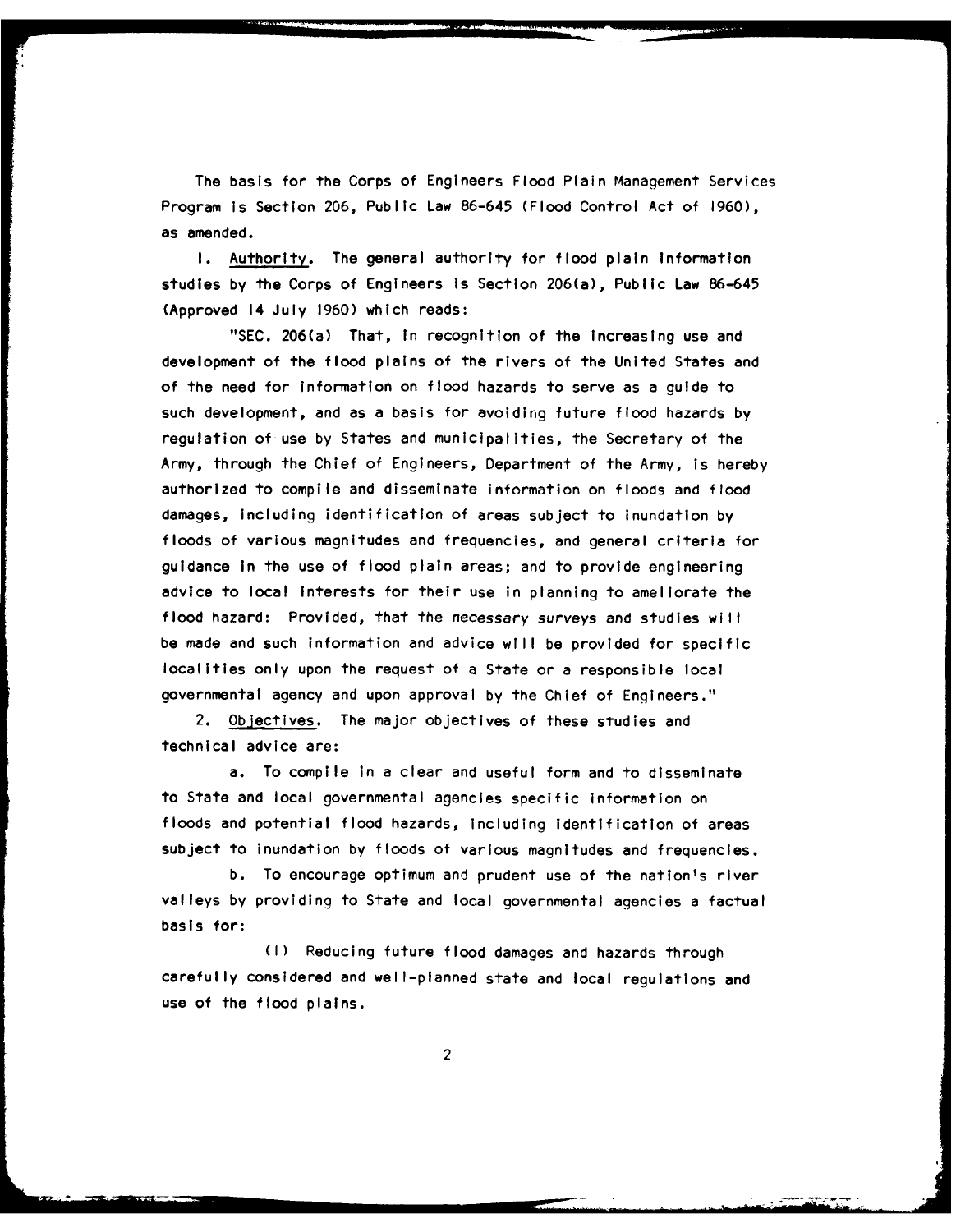(2) Developing land use plans, which may include consideration of justifiable flood protective works.

(3) Preserving adeouate floodway and channel rights-of-way and channel clearances.

c. To publicize available information for the guidance of private citizens and Interests on the use of flood plains and the possible hazards of using them.

**d.** To reduce future expenditures for Federal projects to protect developments which, in the absence of the information program, would have taken place, and reduce expenditures for alleviation of flood problems arising from Improper flood plain development.

**3.** Relation of information studies to other measures. Flood plain Information studies are a medium for public guidance which can be used either in conjunction with or in lieu of other means of reducing flood damages. They will provide a useful means of explaining the flood hazard and In securing effective understanding of, and cooperation with, flood warning services and evacuation measures where these are used. Information studies, in addition to use for official zoning and other regula+ory action, will enabie individuals and organizations to gauge the need for flood-proofing measures to reduce their losses in floodprone areas, including areas where protective works cannot be justified. Flood plain Information studies are intended to furnish data and advice and to encourage those affected to help themselves. Section **206** does not extend any Federal authority over zoning or other regulations of flood plain use, which come within the sovereignty and police power of the individual States and local governmental agencies. Neither does this legislation provide for the Corps of Engineers to undertake community planning for Stat-gs or municipalities, storm sewer, drainage studies, or local mapping beyond the needs of proper presentation of flood hazards such as normally done **by** local public employees or **by** private planning or other consultants.

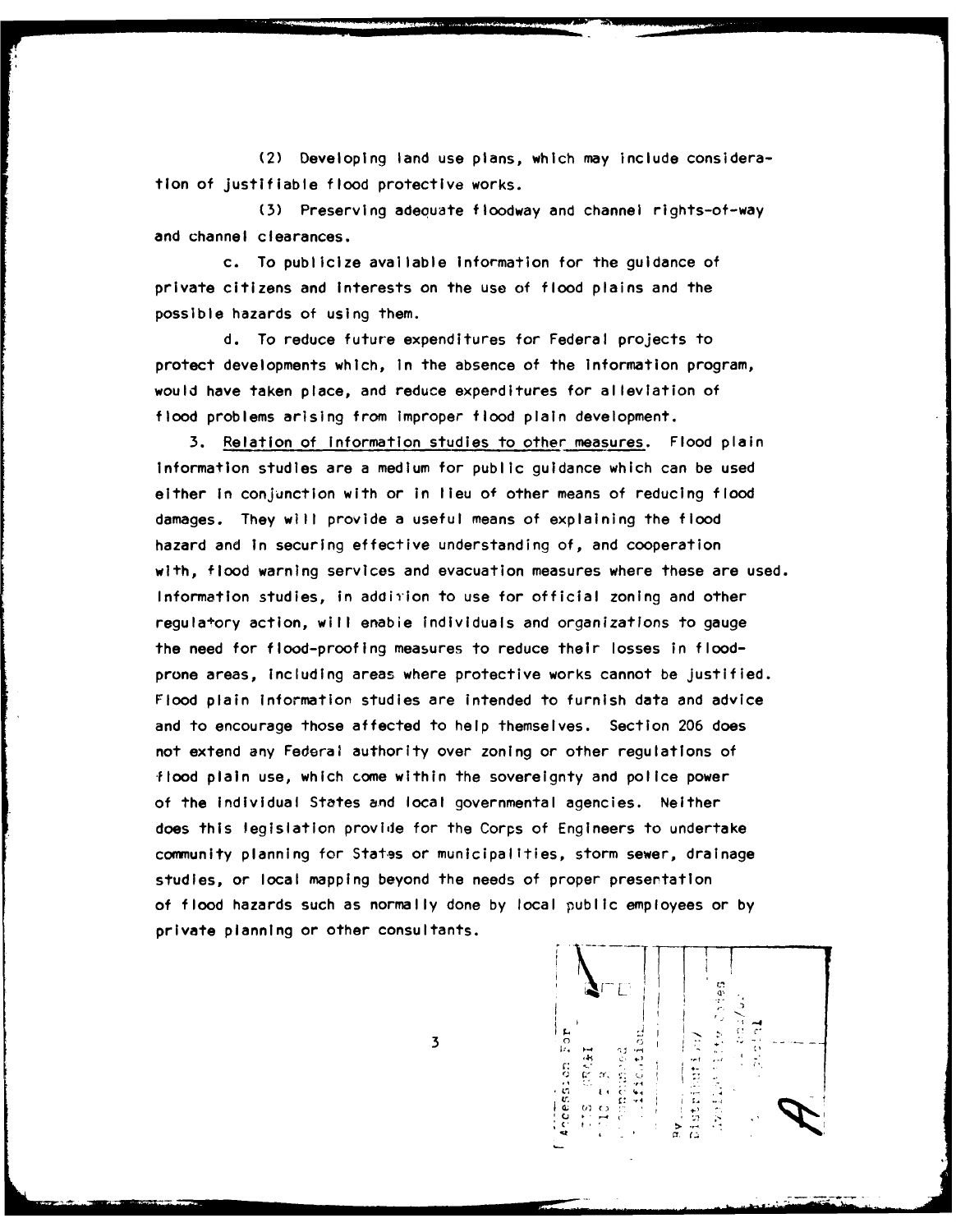## **DEVELOPMENT** OF FLOOD **PLAINS**

Before we proceed any further, it should be emphasized that flood plain management does not advocate non-development of the **flood** plain. What is stressed is that development must not continue in flood plains without regard for possible future flooding. The past unwise development of our nation's flood plains has continued too long. Examples of this unwise development are shown in the following paragraphs.

## WHY FLOOD **PLAIN MANAGEMENT?**

Let's look at the past results without any type of flood plain management. Federal investment In flood protection and prevention has amounted to more than **\$7** billion since the national flood control policy was adopted in **1936.** The current rate for such expenditures Is approximately **\$500** million per year, and it is increasing. Despite this massive investment, estimated average annual losses from floods have doubled from **\$0.5** billion in **1936** to **\$1** billion today. This tremendous increase In average annual flood damages is not due to increased flooding since **1936,** nor because the protective works are not adequate, but because people have been moving into the Nation's flood plains faster than the Federal Government can afford to build flood control projects.

There are several reasons why people build or buy a home in a flood plain:

**I.** They want to live near water.

2. Information on the flooding hazard was not available.

**3.** They didn't look into the possibility of flooding, so they didn't know.

4. The area hasn't had a flood for several years so maybe It won't flood anymore.

**5.** They knew the area was a flood plain but decided to risk it.

**6.** The land is cheap.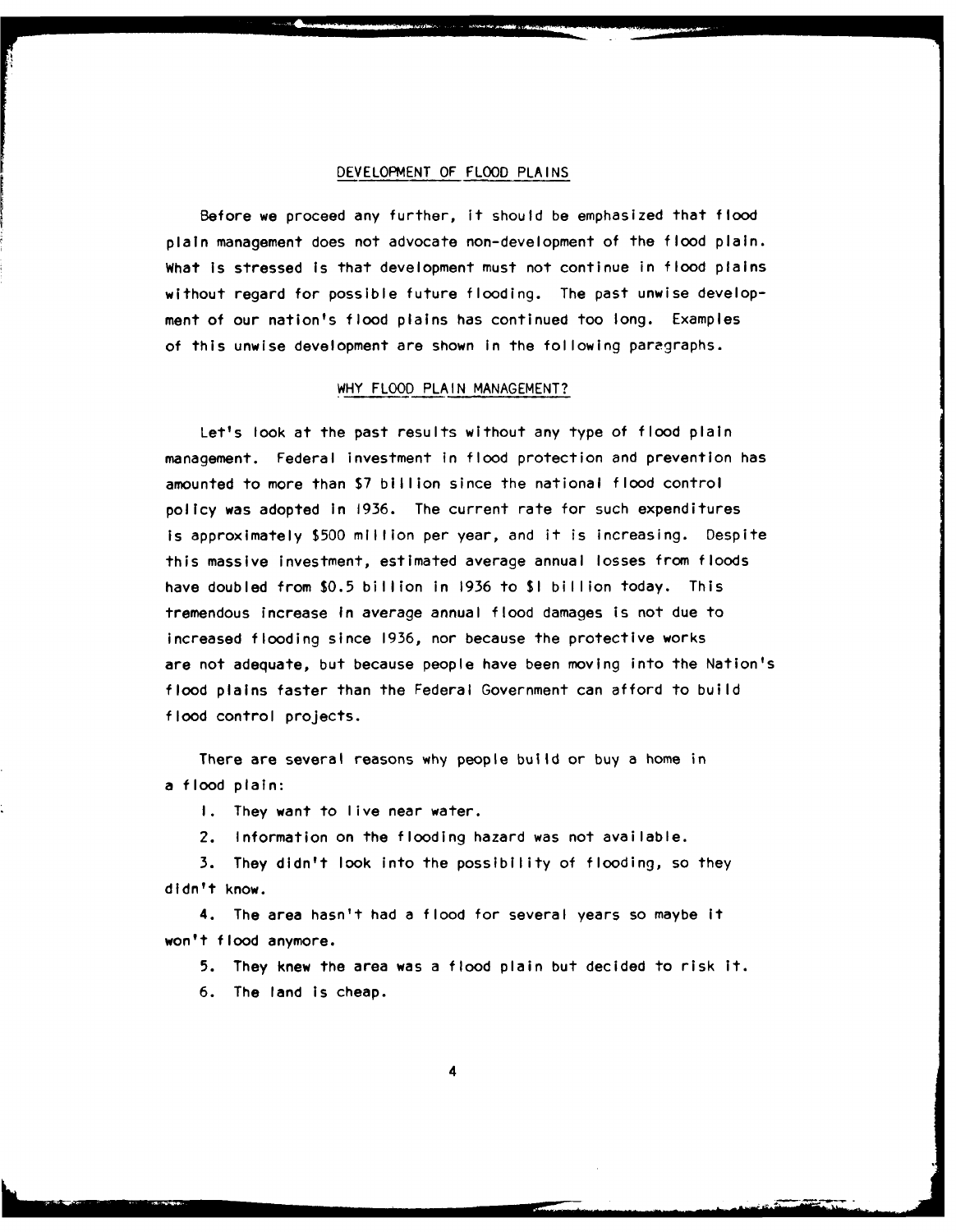Here are some examples of nevelopments that were constructed in a flood plain despite the hazards.



Photo 1 - This development was constructed in an area that had floods recorded in **1900, 08,** 22, **32,** 42, and 49. The development was built in 1954 and flooded in **57, 59, 61** and three times in **62.**



حديثم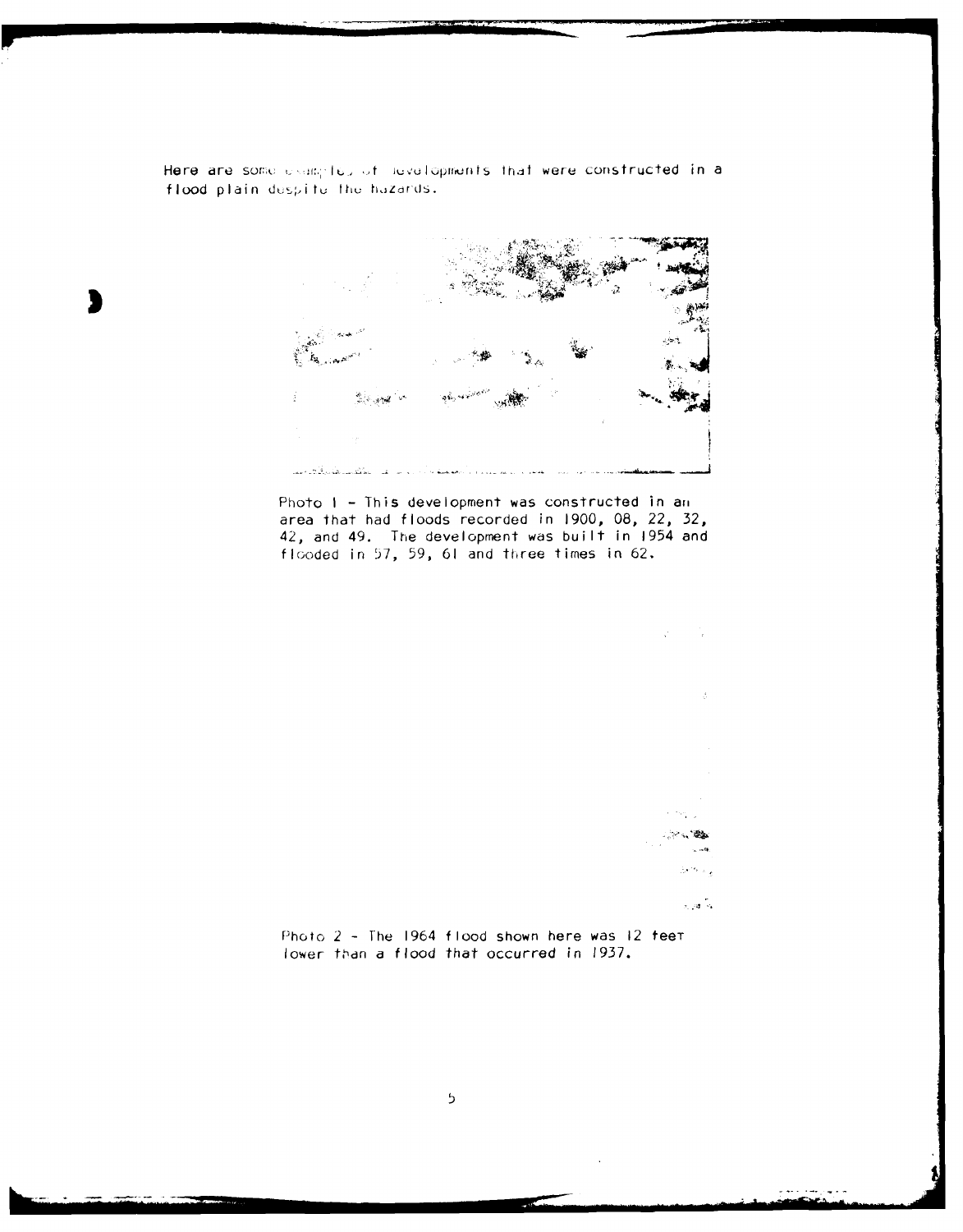

**New March** 

Photo 3 - The area where this development was constructed has a history of flooding. Yet this development was constructed and, as shown, still has its share of flooding.



Photo 4 **-** There are some people who don't mind flooding.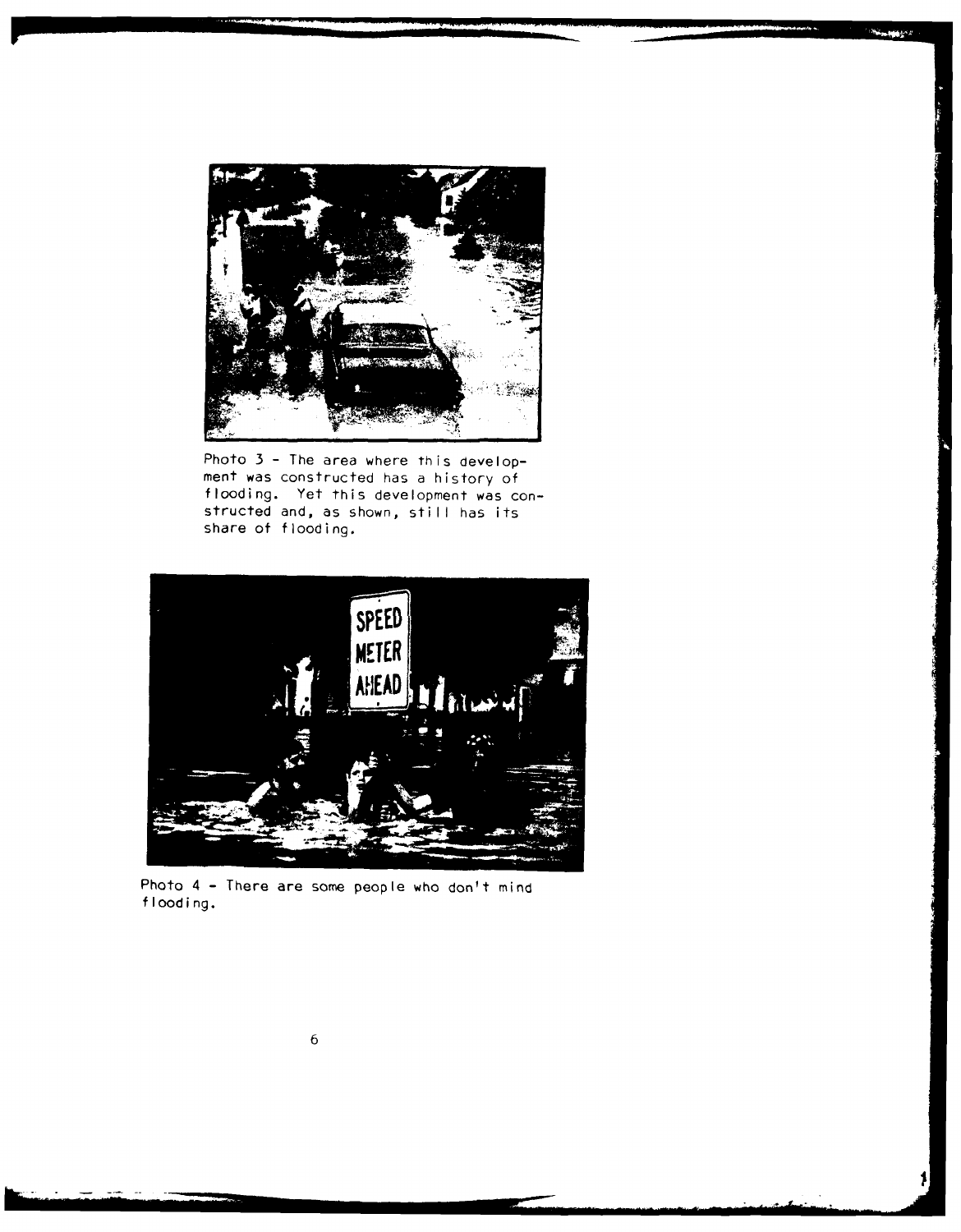These are only a few examples of the trend that has caused the average annual flood damages to double in the past three decades. To reverse this trend, flood plain management must be undertaken by every Local, County, and State Government where applicable.

The Federal Government has taken the Initiative by establishing the Flood Plain Management Services program. Through this program, the Corps of Engineers will furnish information to a community on past and possible future floods. It is then the responsibility of the local government with the authority to regulate development in a flood plain to utilize the flood information and protect future residents from suffering flood damages.

The Corps of Engineers Flood Plain Management Services Program has four principal parts:

I. Flood Plain Information Reports - These present information on past and possible future floods. This information Includes flooded area maps and water surface profiles. The objective of a flood plain Information report is to provide data that will be used as a guide by the planners and local officials for effective and workable legislation for the control of land use within the flood plain. To obtain this objective, planners and local governments must have technical information on the largest known floods of the past and data on possible future floods, such as the Intermediate Regional Flood (100-year) and the Standard Project Flood.

2. Technical Services - Local, State, and other Federal agencies can be provided with flood levels and frequencies for a particular location, such as a site of a school, sewage plant, or subdivision. Under Executive Order **11296** all projects involving Federal funds receive a flood hazard evaluation under this portion of the program. This is to insure that no additional Federally supported projects will be subject to future flooding.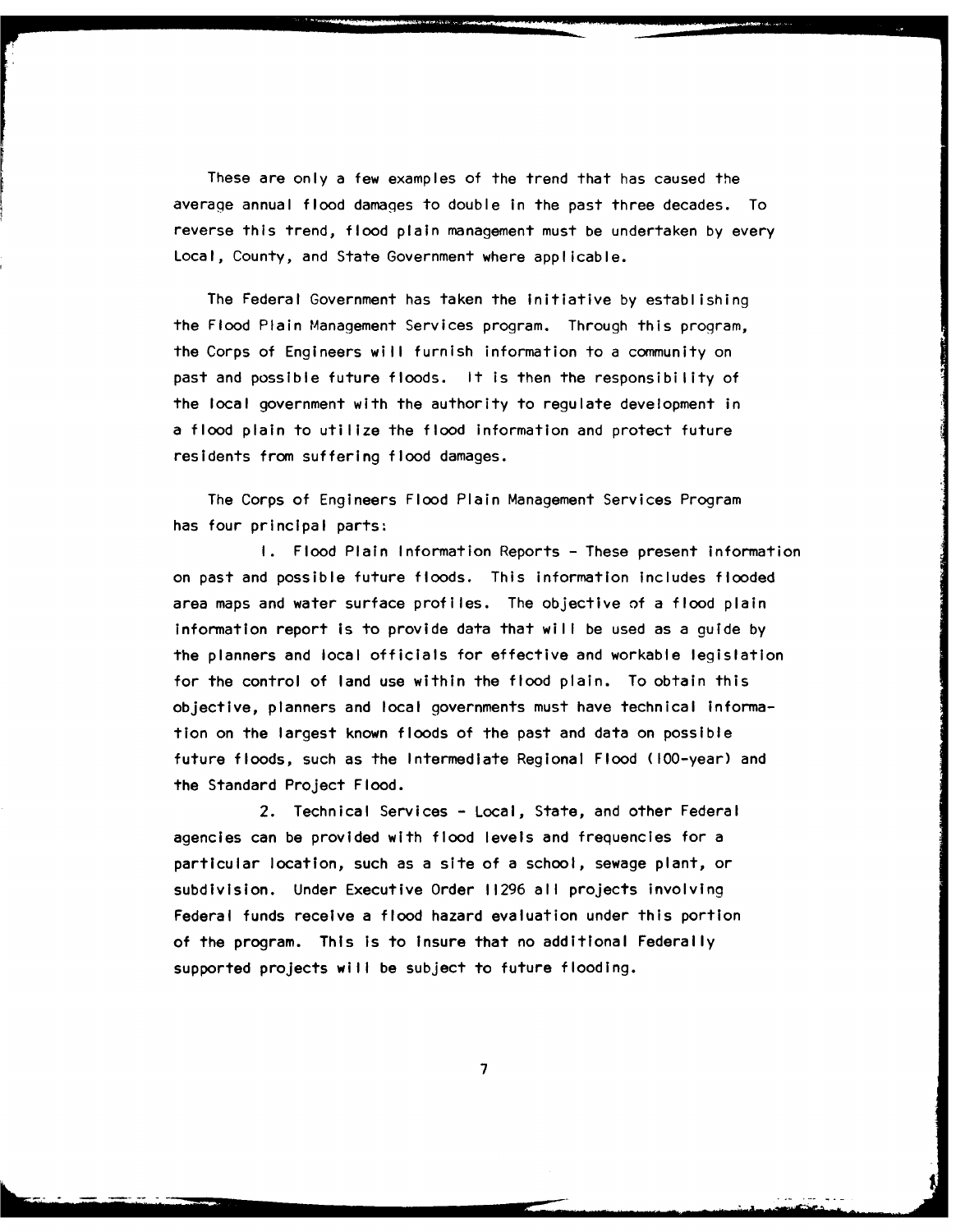**3.** Guides and Pamphlets - Guides, pamphlets, and information sheets are continually being developed to explain the program and to assist local communities by providing sample flood plain regulations information on the flood proofing of buildings and other aspects of the program as they develop.

4. Comprehensive Flood Damage Prevention Planning - The program is set up to assist local governments in bringing about increased consideration of alternate measures of flood damage prevention. This is the ultimate objective of the program: to bring State and local officials into a planning action to a greater degree to insure increased consideration of other alternative measures as well as flood control.

# WHAT IS GOOD FLOOD PLAIN MANAGEMENT?

Good flood plain management is using a stream's flood plain for man's purposes whenever the stream is not using it to carry flood water. The important point is that the stream has first priority over the flood plain even **if** only for short flood periods. **A** term we hear so often, "flood damage" is somewhat misleading. The term might better be described as "man's self-inflicted damages." The only flood plains having flood damages are those in which man has intruded. The point is that any development in a flood plain by man will suffer damages. How much damage man is willing to absorb must govern the amount and type of development he should place in a flood plain.

An ideal development **of** a flood plain is to utilize the flood plain for optimum development for man's purposes, while keeping the flood damage to the minimum.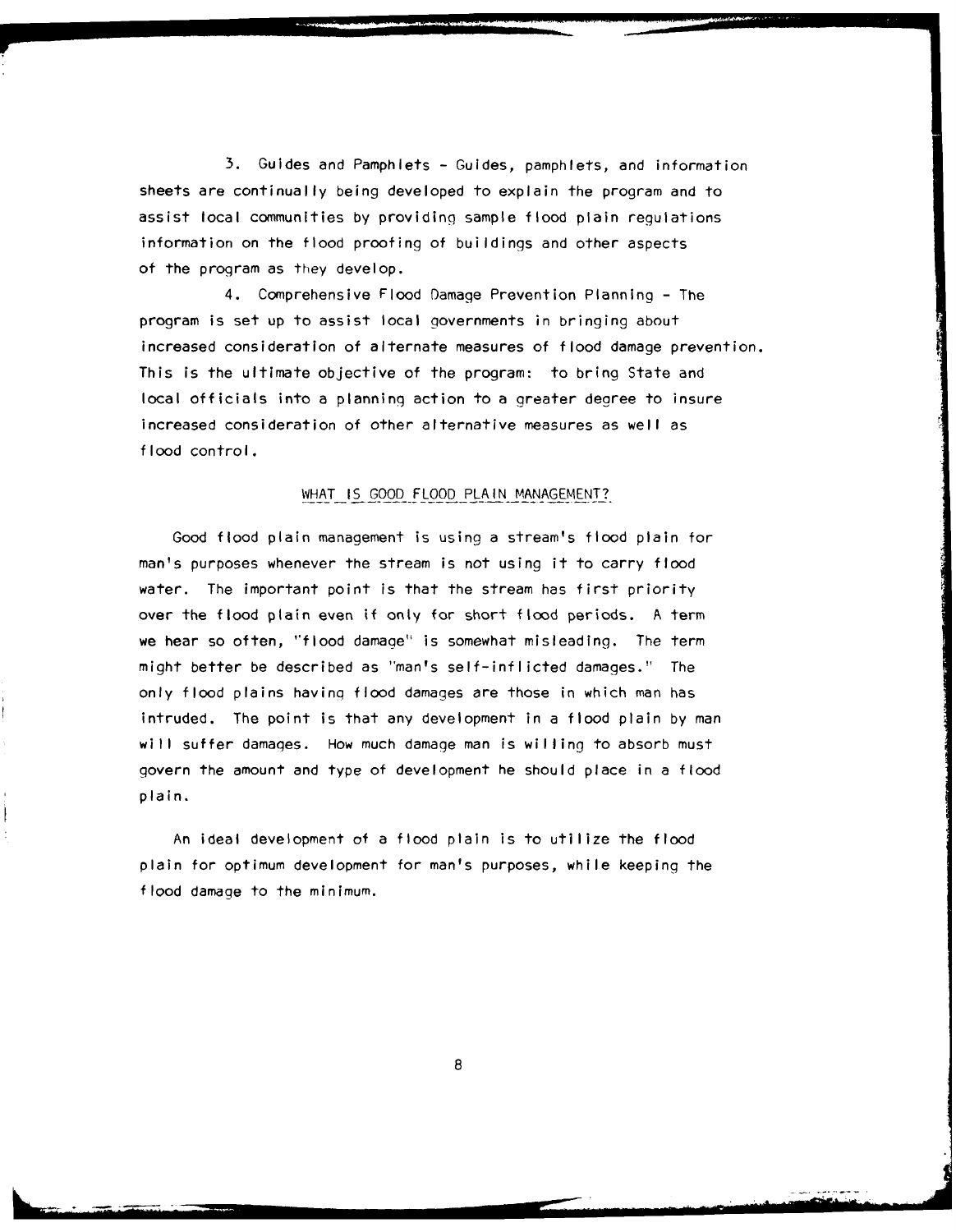The first step in good flood plain management is to establish a floodway. This is a strip of land on either side of the stream which is needed for safe passage of a selected flood, preferably the Intermediate Regional flood (100-year). Within the floodway limits only those land uses which will not restrict the flow are permitted. Examples are open space recreational uses, parking lots, agriculture, and storage during non-flood seasons. The water surface elevations of the selected flood that is used to determine the floodway should be the minimum elevation of the lowest openings of buildings outside of the floodway in what can be called the floodway fringe area. Beyond the floodway fringe area development can become more sophisticated as the risk of flooding decreases. However, any development that cannot be allowed to sustain any flood damages should be above and beyond the limit of the Standard Project Flood.

The Standard Project Flood is considered by the Corps of Engineers to be the upper limit of possible flooding from a stream. Figure I shows a simple illustration of proper flood plain development.

It is often argued that the area recommended for the floodway limit is too valuable and is needed for the growth and increase in tax base of the community. However, every community needs recreational areas, and the floodway can fulfill this need. Floodway recreational areas are a great value to a community because they draw people to live in the community. The loss in tax base to the community is offset by the public services the community need not provide the area. Also, there will be no need for any emergency public expenditures during future floods.

Some short-sighted communities have allowed unwise development in flood plains believing that sooner or later the Federal Government will build a flood control project to end the flooding. This is disastrous thinking! No flood control project provides **100** percent protection. Even if the projects did provide full protection, they are not constructed before development, but after, and then only if sufficient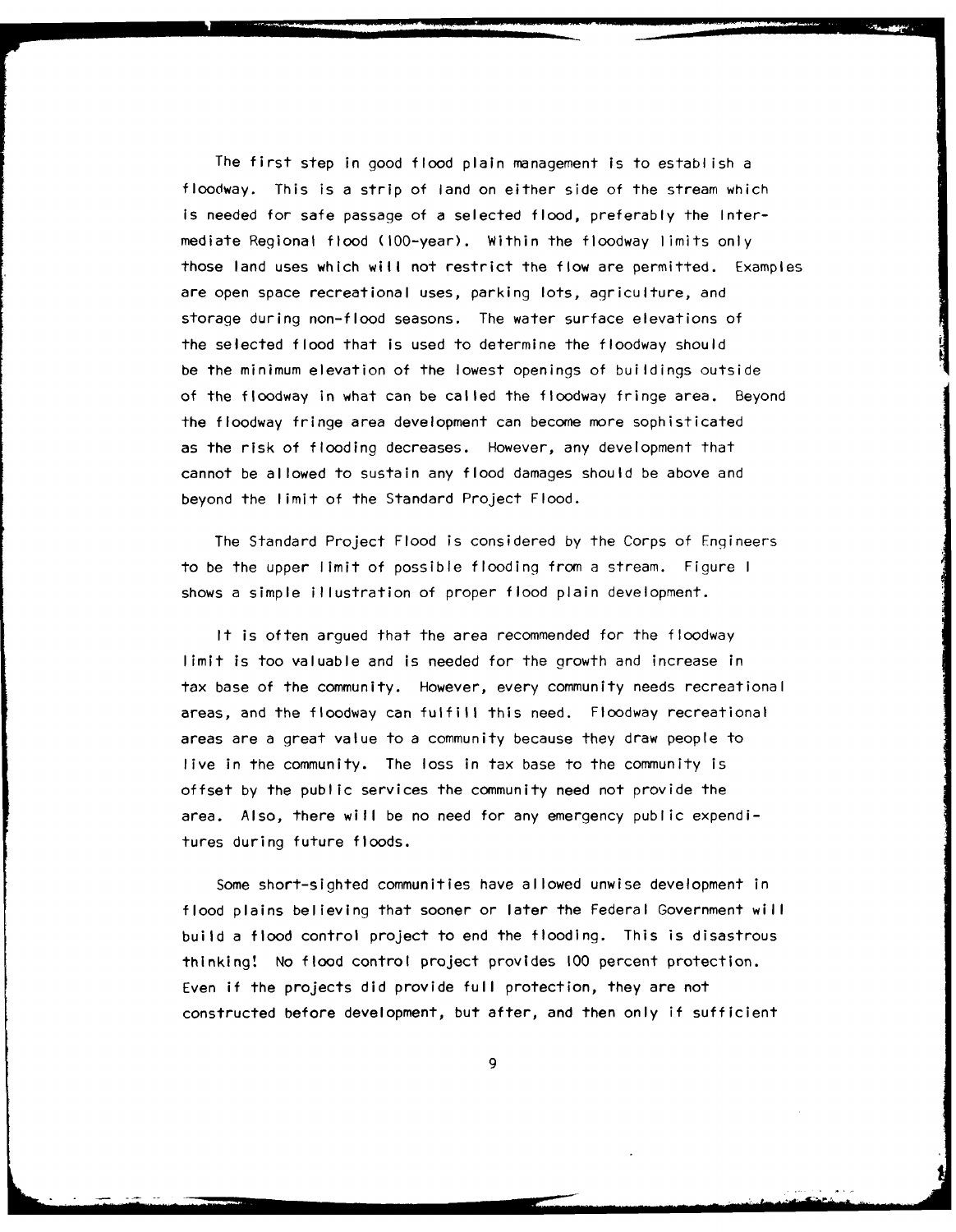

TO ENCOURAGE WISE USE AND AVOID FLOOD DAMAGE

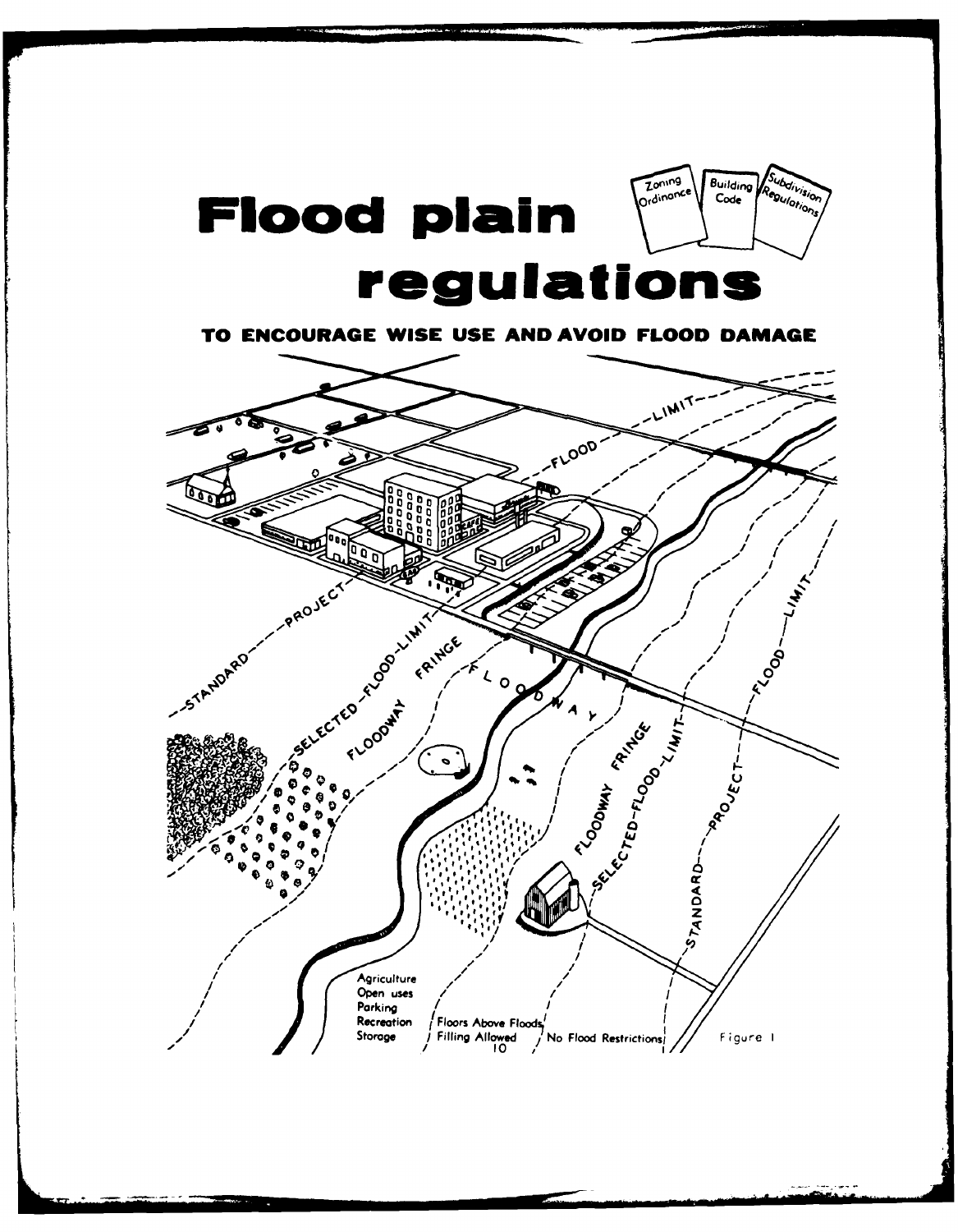damages are sustained to justify the project. Who will locate in the flood plain and sustain sufficient damages to justify a flood control project? Probably not those who allowed the development to occur.

Photos 5 and 6 illustrate why the type of development allowed in a flood plain is so important. Photo 5 shows that Community A used its flood plain for a strip park. The damages shown consist of removing the debris and general clean up. Photo 6 shows that Community B allowed residential development in the flood plain.

A quick look at both pictures indicates that each show severe flood damages. However, in Photo 5, damages consist of debris cleanup and repairing of picnic shelters and tables. This cost is provided by the entire community through local taxes. In Photo **6,** the cost of replacing household furniture and appliances is at the expense of each individual homeowner. However, local taxes are also involved in rescue work, additional police and fire protection during the flood, utility repairs, and in refuse pickup after the flood.

#### SAMPLE FLOOD PLAIN REGULATIONS

Sample flood plain regulations that have been adopted by communities throuqhout the country are available at all Corps of Engineer District Offices and will be furnished on request. (See Plate **I** for Corps of Enqineer Office addresses).

## RESPONSIBILITY OF **STATE,** COUNTY AND LOCAL GOVERNMENTS

Floods are acts of Nature; flood damaqe results from the acts of man. If man did not occupy the flood plains, he would not receive flood damaqes. Therefore, those who choose to locate in flood prone areas should be responsible for the results of their actions. However, the typical citizen is not easily persuaded to protect himself from flood hazards unless there is a clear and present danner. Therefore, to protect its citizens from possible future flood damaqes each local community novernment must reaulate the development of their flood plains. The authority and responsibility, in **'lwey** York State, for controllina the

II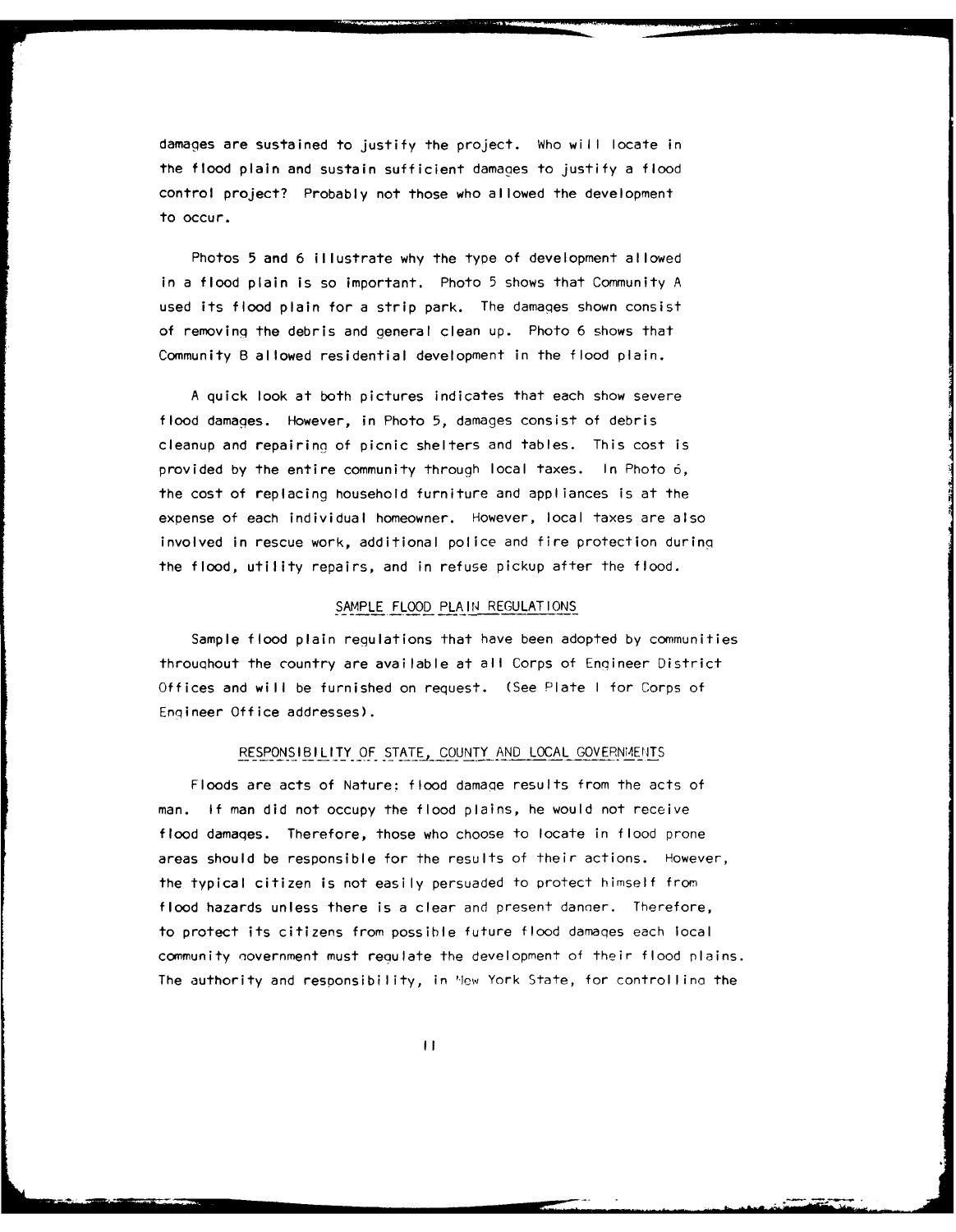

Photo **5** -Community **A.**



Photo 6 - Community B.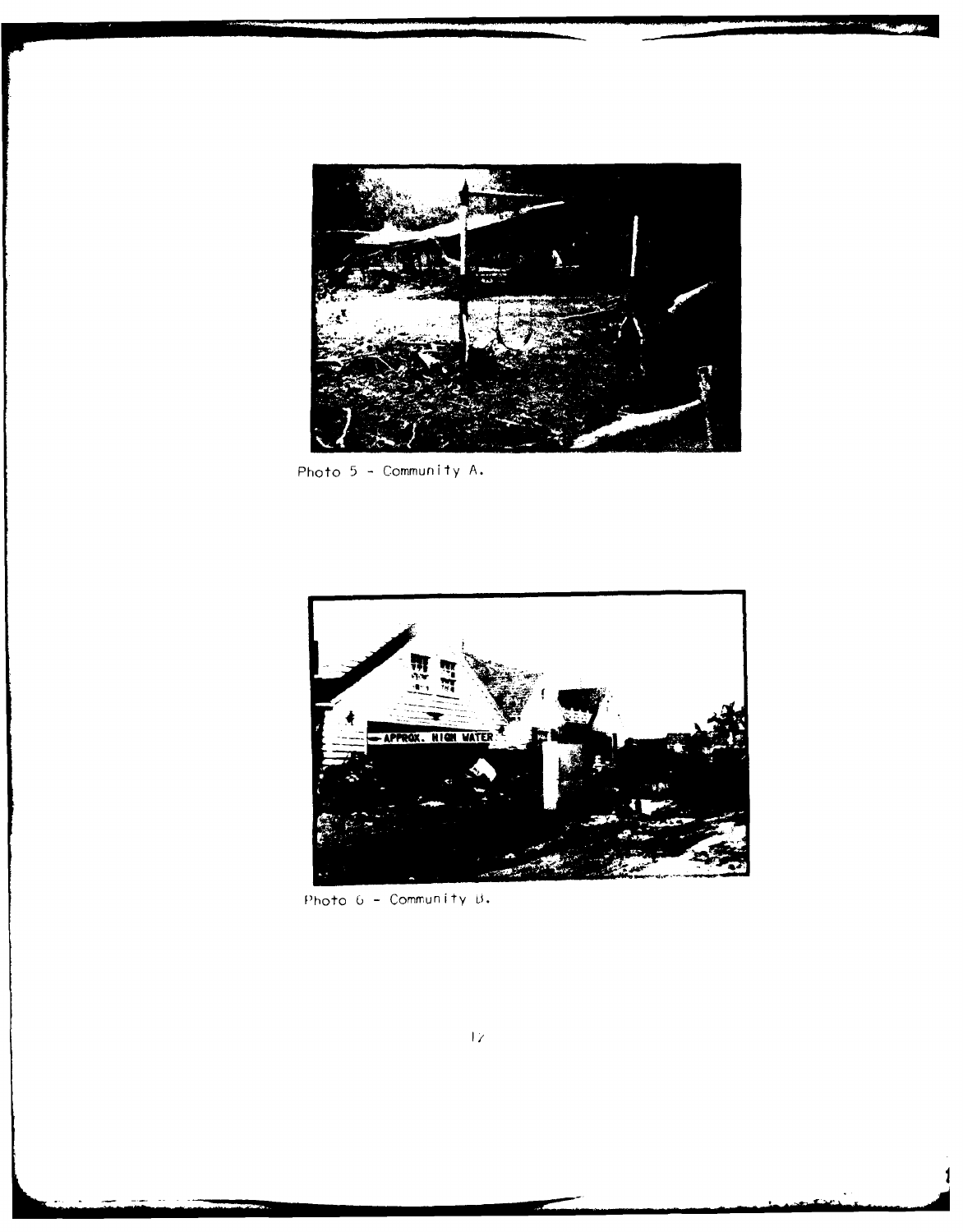amount and type of development through flood plain regulations lies solely in the hands of the local communities, When this responsibility is overlooked, the local community Is sanctioning flood damages to the people who will locate in the flood plain. The mere supply of information from the Corps as to what elevation the water has reached in the past and what elevation it may reach in the future is useless unless those In decision-making positions use the information to avoid the flood threat. The local community has a responsibility to discourage flood plain development that would victimize unsuspecting citizens and impose a future burden on Federal taxpayers. Federal funds to construct flood protection projects benefit only those who locate in the flood plain at the expense of those who do not. **If** people did not move into flood prone areas the Corps of Engineers would not have to build flood control works to protect them.

### WHAT INFORMATION IS AVAILABLE?

The Corps of Engineers has collected data on flood-prone areas since the Flood Control Act of **1936.** This data is available and will be furnished to anyone on request. This Information Includes high water marks of past floods, identification of past flood areas, and past flood profiles.

In areas where the Corps has made studies of possible flood protection projects, there may be information on possible future floods such as the 50-year flood, the Intermediate Regional Flood (100-year), and the Standard Project Flood.

During many of the Corps studies, bench marks have been established. **A** bench mark Is an established elevation located on a relatively immovable object such as a bridge abutment. The bench mark descriptions are available. The value of these bench marks is that they will provide a reference mark on the same datum as the Corps water surface profiles. The bench marks can be used to run levels from and to areas of proposed development to check the structure's possibility of being flooded In the future.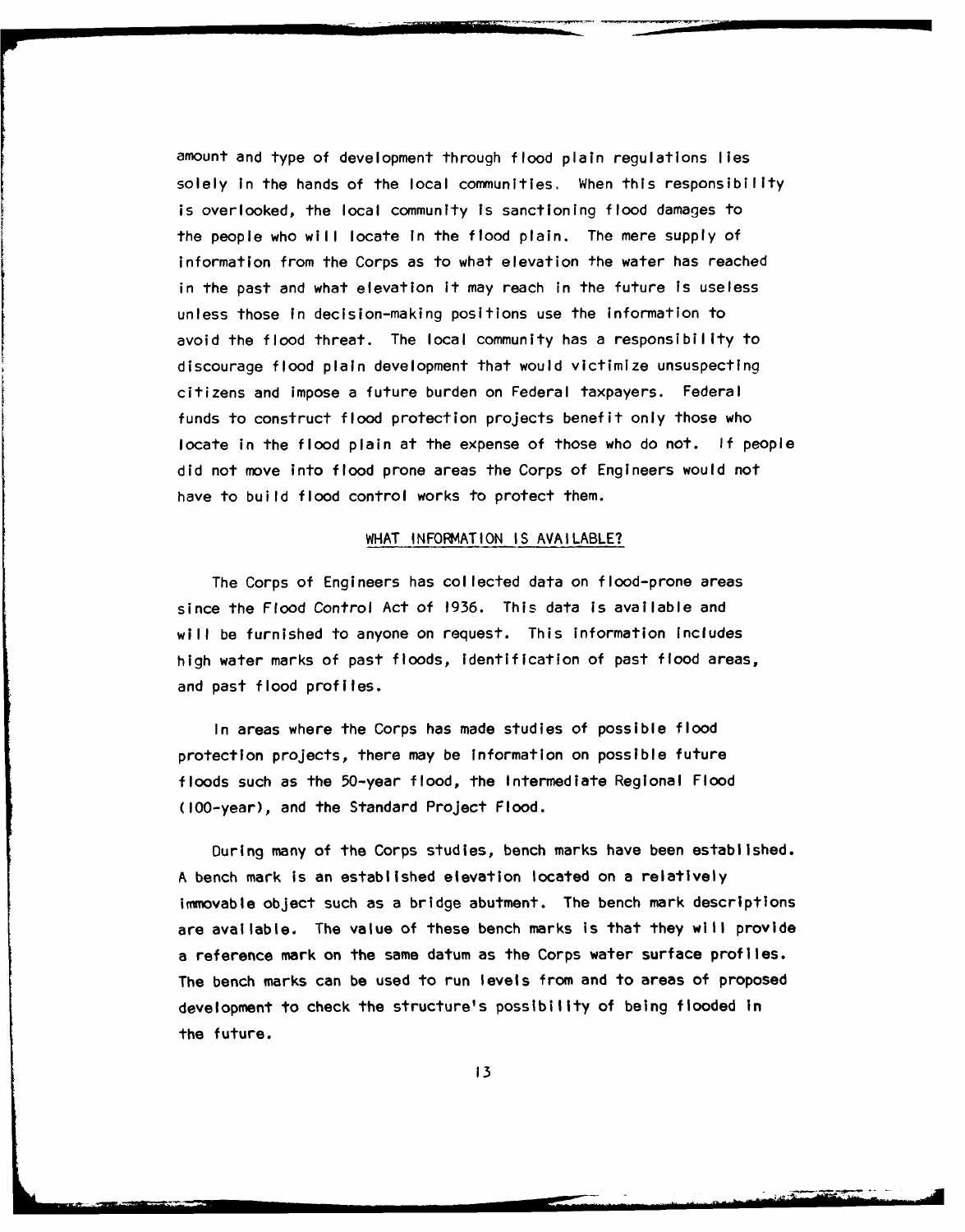# WHAT **LOCAL ACTION CAN** BE **TAKEN** BEFORE **A** FLOOD **PLAIN** REPORT **IS AVAILABLE?**

There are many communities that wish to enact flood plain regulations. However, because of State priorities, they wilt not receive a **flood** plain Information report for several years. There is no need for a community to wait for a report. Interim regulations can be based on the largest pasl flood. The flood plain could be estimated **by** the zoning board, or the Soil Conservation Service may be able to determine its size from soil deposits.

For a specific development, such as a school, sewage treatment plant, building complex, or subdivision, the Corps can furnish a flooded area map and the 100-year water surface profile for that specific site. When a flood plain information report is made available, the flood plain regulations could then be adjusted to reflect the **latest** Information.

#### HOW TO APPLY FOR **A** FLOOD **PLAIN** INFORMATION REPORT

To apply for **a** flood plain information report, the requesting agency must first determine that there Is a need for such data and **must be** sincere In Its desire to use the report to control flood plain **development.** Communities requesting a flood plain report only because **the** cost **Is** mainly Federal defer these data from other communities and waste tax dollars.

**A** request for a flood plain Information report can be made **by** the State, the County, local community officials, or any type of planning board that has jurisdiction over the proposed study area. **The** best group to request the study would be the one having the **power to** adopt and enforce flood plain regulations.

**The** application, In letter form, should contain:

**1.** The authority, law, charter, or resolution which clearly **establishes the** requesting agency as having jurisdiction in **flood plain regulation and planning.**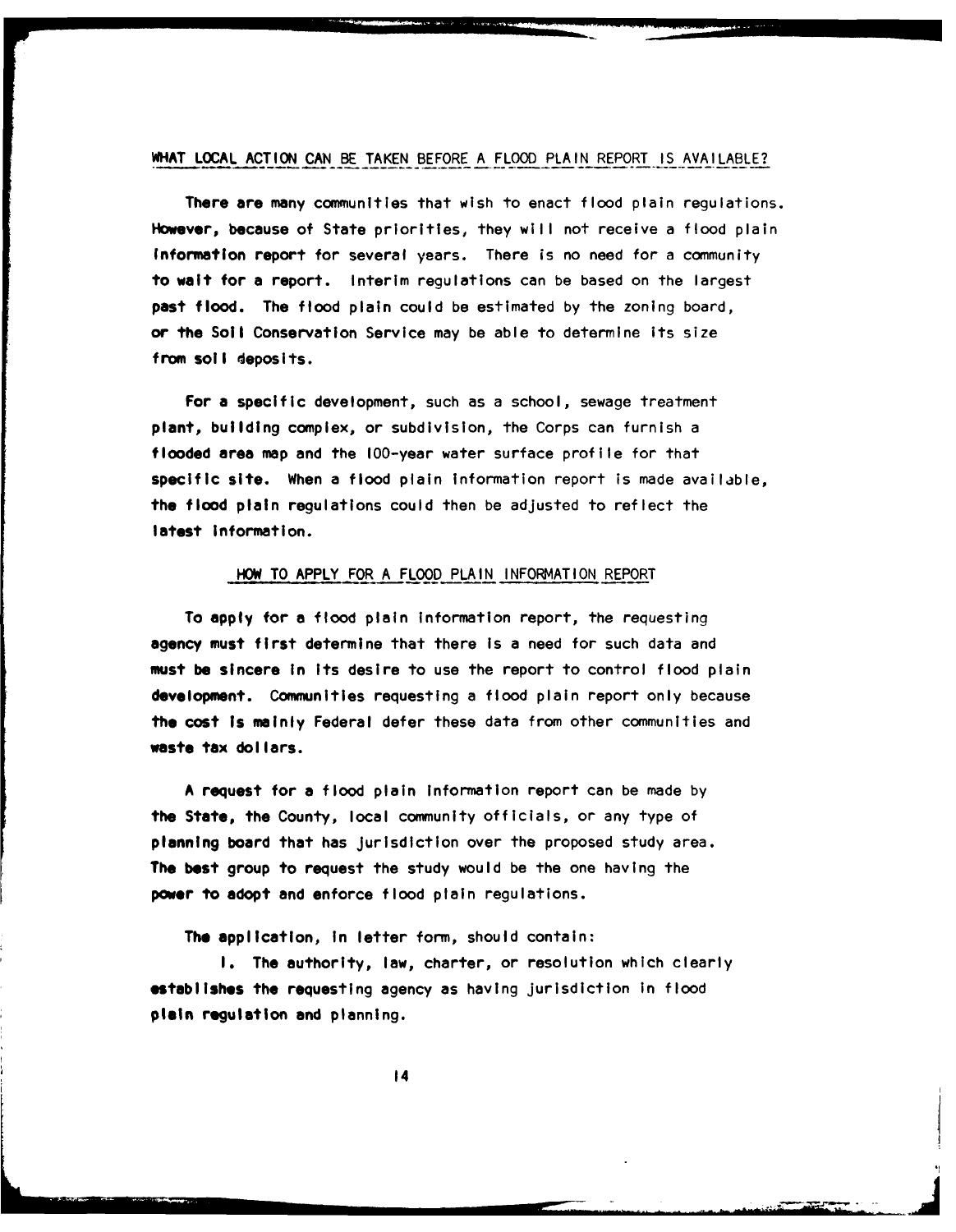2. The requesting agency will request or sponsor flood plain regulations based on the data to be provided. The requesting agency should have the authority to cooperate with the New York State Department of Environmental Conservation and the Corps of Engineers to disseminate and explain tha information comoiled and provided in the forthcoming flood plain information report.

Ŧ.

**3.** Specific local objectives which prompt the application for the flood plain information study under Section **206.**

4. **A** description of the geographic area to be studied.

**5.** The nature of present flood plain use and any contemplated community or other plans and trends for flood plain development.

**6.** Assurances of local cooperation. The letter of application should give assurances that:

**(I)** Available information and data will be furnished for **the study.**

(2) The applicant will publicize the Information report in the community and area concerned and make copies available for use or inspection **by** responsible interested parties and individuals.

**(3)** Zoning and other regulatory, development, and planning agencies, and public information media will be provided with the flood plain information for their guidance and appropriate action.

(4) Survey markers, monuments, etc., established in any Federal surveys in the area will be preserved and safeguarded.

**7.** A map which shows the general location of the proposed study area.

'iAll applications should be sent to the Water Management Planning Unit, New York State Department of Environmental Conservation, **50** Wolf Road, Albany, New York 12201. Assistance on preparing the application may be obtained at the Water Management Planning Regional Offices shown on Plate 2. The Department of Environmental Conservation will assign a priority for study and send the application to the approriate District Office of the Corps of Engineers. Plate **I** shows the Corps of Engineers District boundaries in New York State and the addresses of each District."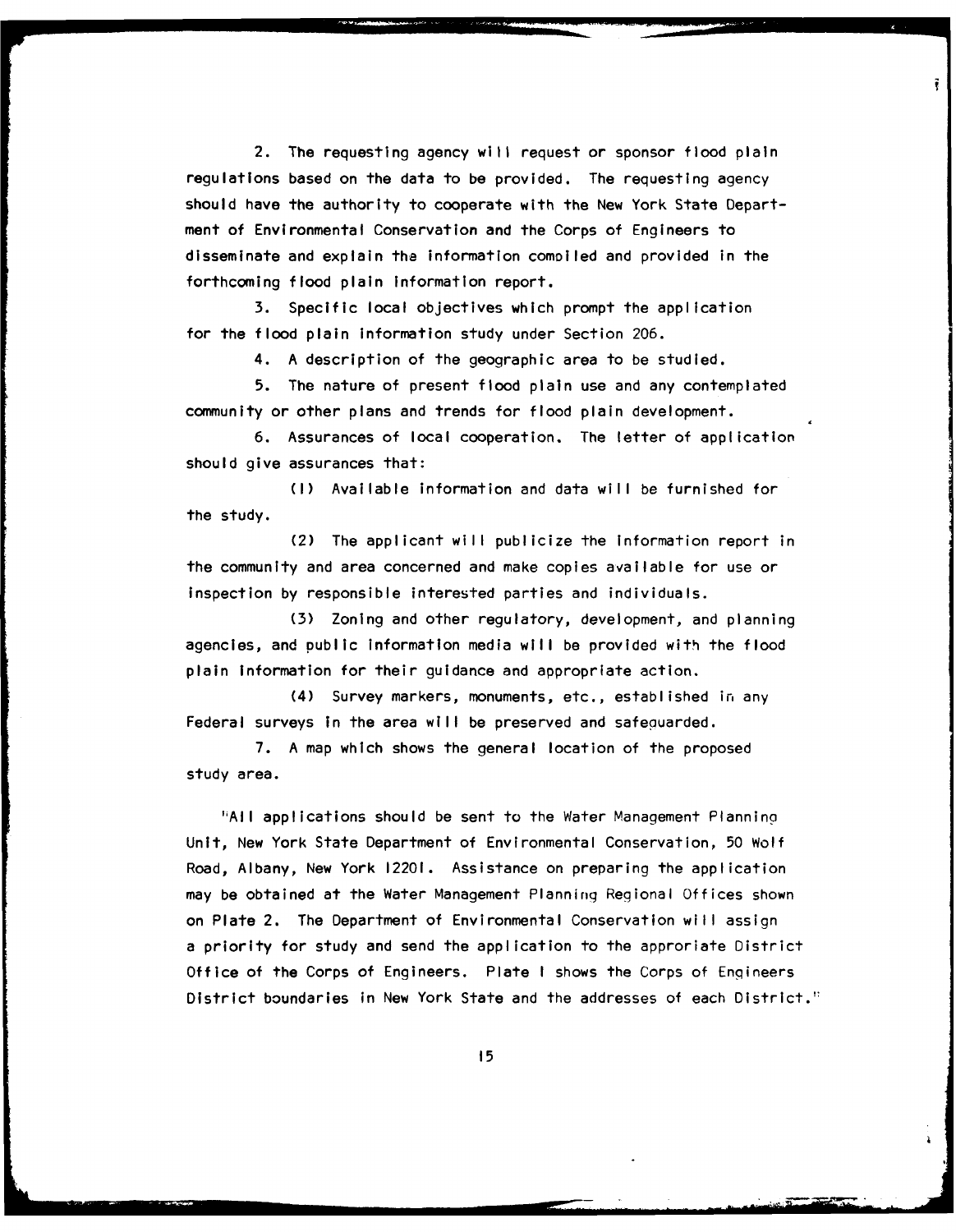## WHAT ABOUT THOSE ALREADY IN THE FLOOD PLAIN?

Limiting the amount and type of future development in a flood plain won't help those already living there. However, flood plain information furnished by the Corps will indicate what elevations future floods may reach. With this information the structures within flood-prone areas can be altered to reduce possible future flood damages.

Those already residing in the flood plain and subject to flood damage may be particularly interested in the methods of flood proofing the affected structures in order to reduce the possible damage. A recommended reference is "Introduction to Flood Proofing," by **(I)** John R. Shaeffer. ``´ Some of the possible flood-proofing measures are listed in subsequent paragraphs. The first three methods are particularly applicable to residences or businesses which normally suffer only basement flooding. In the underdeveloped areas, some of the methods may be incorporated into building codes, zoning ordinances, or subdivision reaulations in order that structures permitted in the restrictive zones can be better protected for floods greater than the selected reference flood. Figure 8 illustrates some of these flood proofing methods.

a. Seepage Control - This method involves the use of asphalt or quick set hydraulic compounds to seal walls which are subjected to water pressure. This approach is often complemented with sump pits and pumping.

b. Prevention of Sewer Backup - In many areas not subject to direct overflow considerable damage occurs from backup of sanitary or combined sewers overloaded by high storm-water runoff, flooded manholes or high tallwater at the sewer outlets. Various types of

(I) This booklet is available from Corps of Engineers District Offices.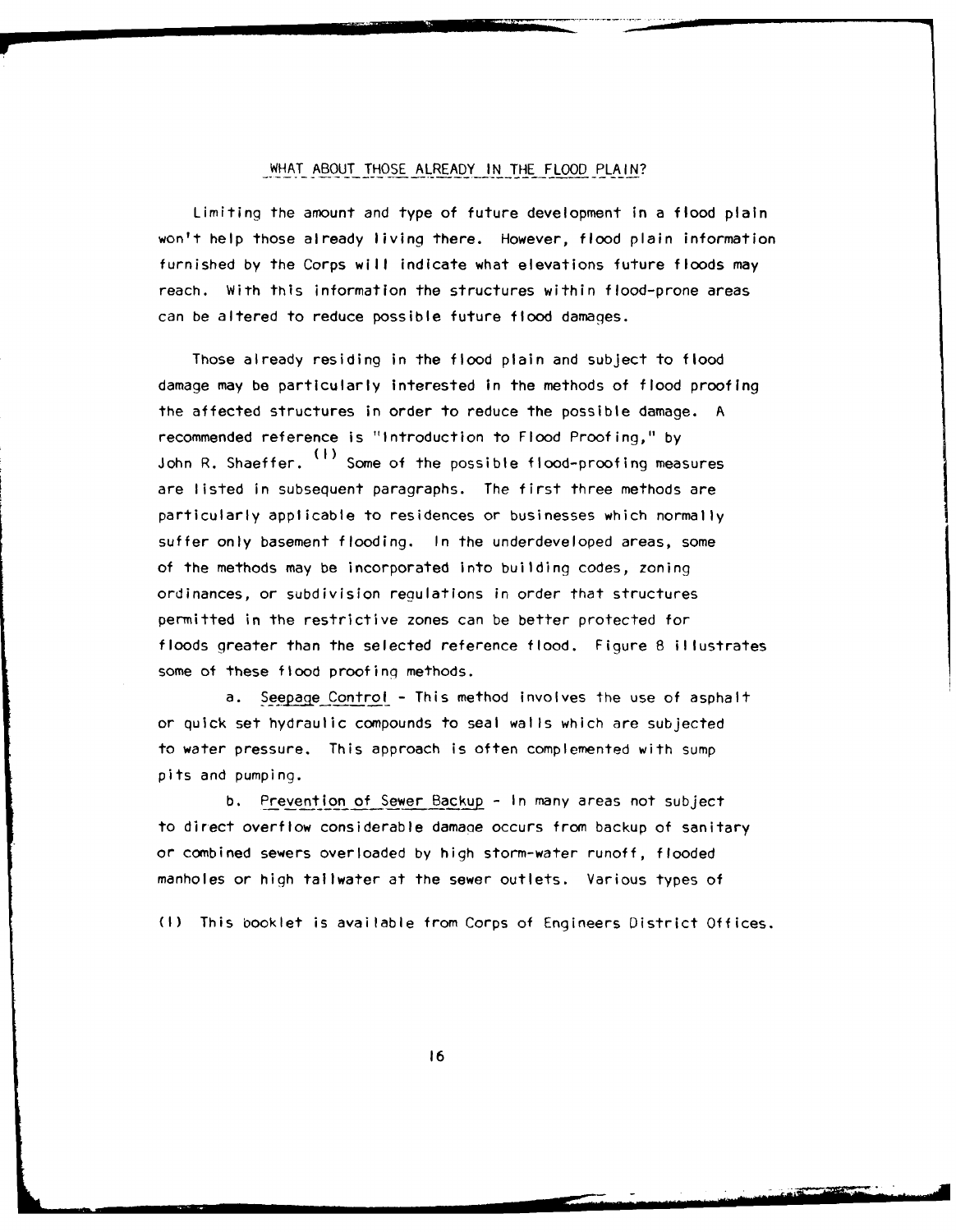

Figure 2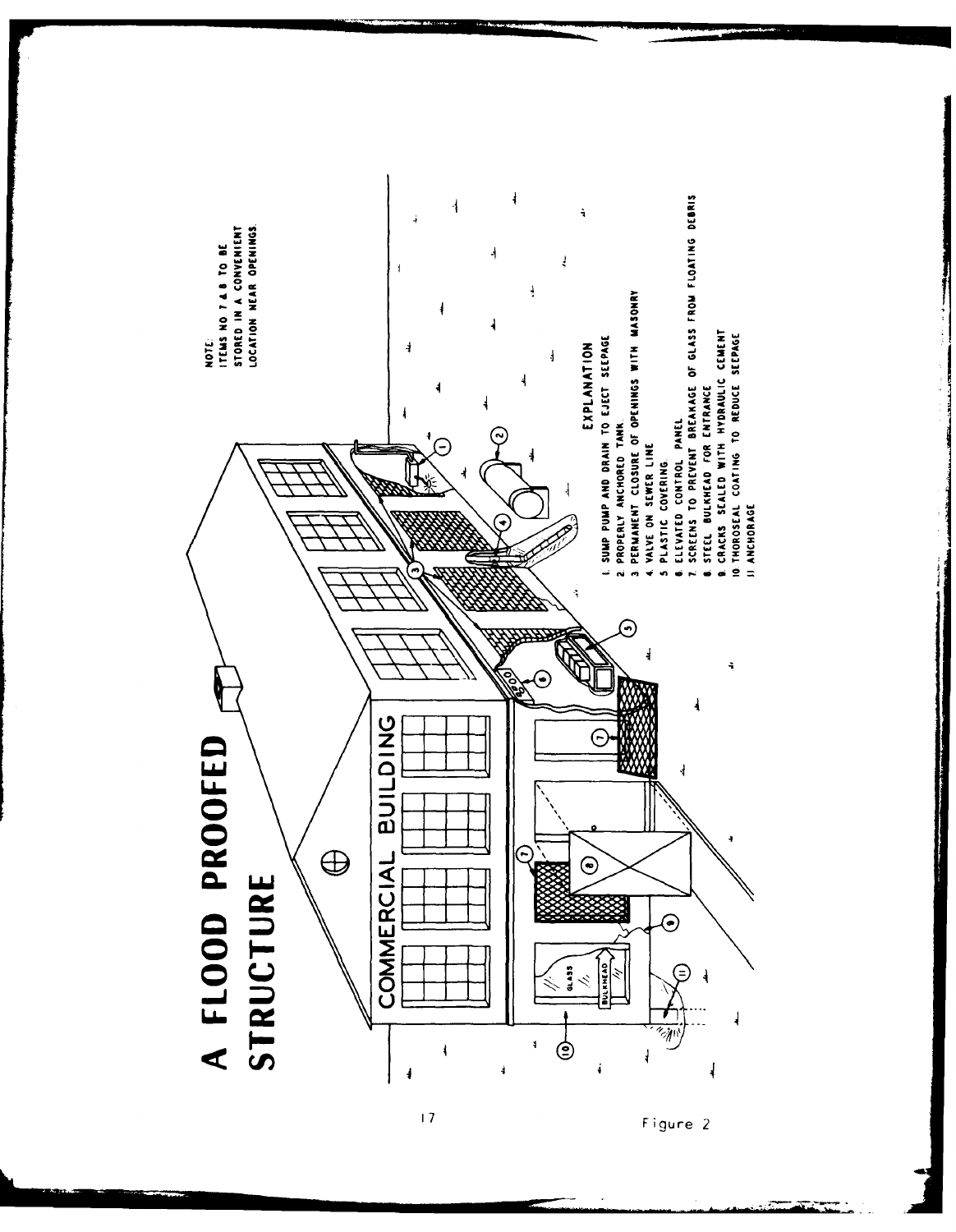automatic and manually operated valves and checks can be Installed on house sewers as welt as on lateral and trunk sewers to prevent flooding from sewer backup. In the absence of these measures a section of pipe screwed In place over basement drains Is a cheap, effective means of coping with this problem. It allows water to rise up in the pipe but prevents overflow up to the limit of the length of pipe. It is recommended that, wherever possible, the storm and sanitary sewers be separate systems to prevent backup through a combined system Into residences from overloaded storm sewers.

c. Permanent Closure **-** In a relatively watertight structure, unnecessary openings may be permanently sealed. **If** the passage of light Is desirable, glass brick or other translucent material having adequate structural strength should be considered.

**d.** Protected Openings **-** Sandbagging of doorways and other necessary openings In structures has been used as a temporary emergency protection for many years. Removable bulkheads or flood gates are often a more efficient means of accomplishing the same purpose. These devices can be bolted against a frame containing a neoprene gasket to provide a watertight seal.

e. Protective Coverings **-** The rapid development of new types of plastics with various specific properties should be considered to seal and protect machines and mechanical equipment from silt and rust damage.

**f.** Fire Protection **-** The possibility of fire from electrical short circulting Is a potential hazard during flooding. Power shut-off on a large scale is generally not practical because it usually would affect areas outside the flooded zone. In homes fuses should **be** protected to reduce the possibility of fire when power Is not disrupted.

**g.** Elevation **-** The regulation of the minimum elevation above which future structures must be built has been discussed previously In connection with zoning and subdivision regulations. However, for existing structures In flood risk areas, provisions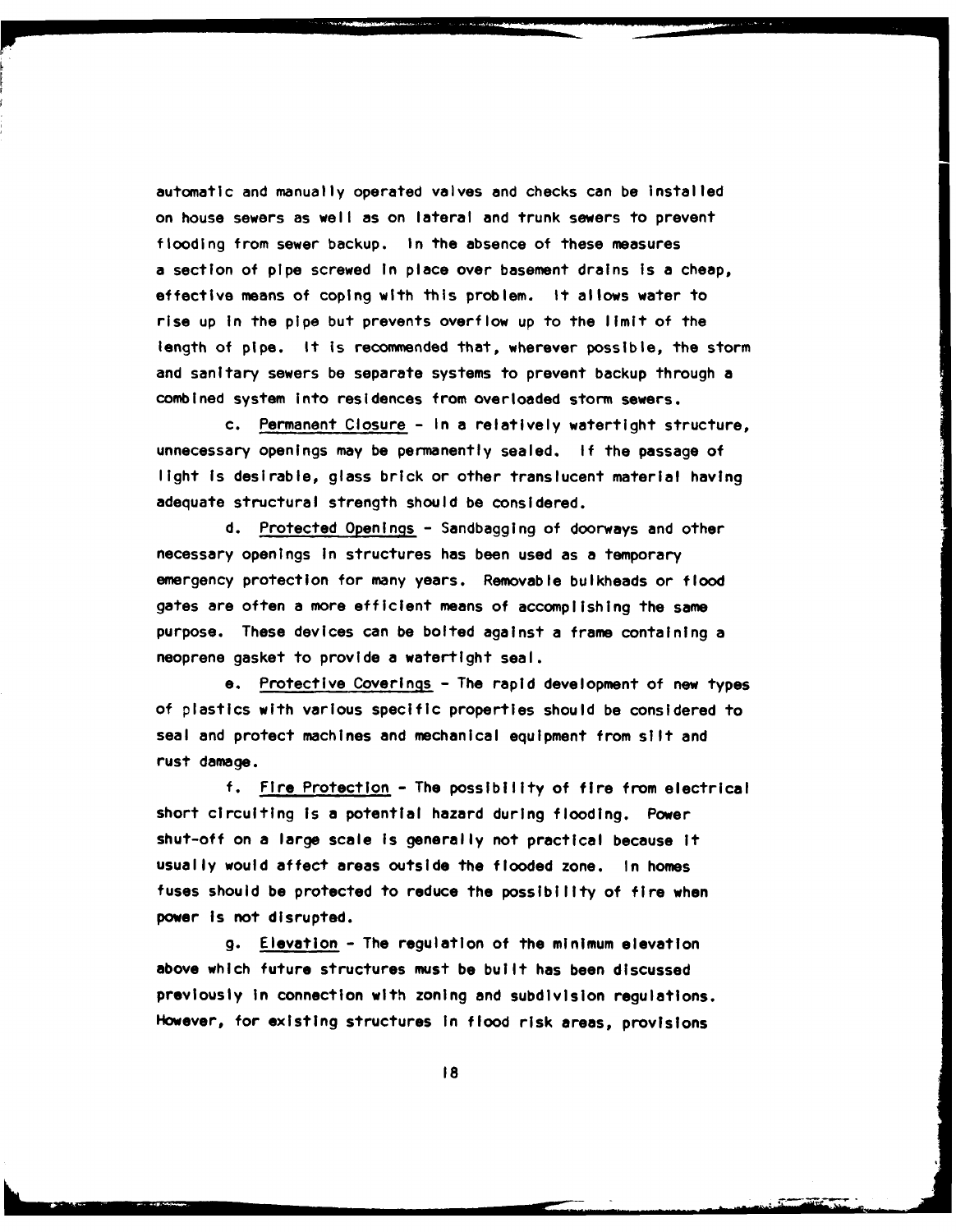can be made for raising machinery, furniture or other valuable equipment above flood level. Some property owners have protected household furnishings during past floods **by** carrying them to higher floors. Heating plants can be permanently suspended from the cellar ceiling. It is possible to raise the first floor of a structure several feet in order to stay above normal flood levels. The basement would still be subject to damage, however, unless It could be protected **by** other flood proofing methods.

h. Watertight Covers **-** Storage tanks with contents damageable **by** flood waters should be protected **by** watertight caps. Watertight covers should also be installed on manholes in the flooded areas. This can prevent basement damage from overcharged sewers or pumping stations **by** the relatively frequent floods although property in the flooded area would still be subject to damage from greater floods.

i. Structural Design - Sometimes specific features can be incorporated into the design or orientation of a structure so that potential damages are minimized. Concrete pilings have sometimes been beautifully Integrated into the architectural design of a structure, while simultaneously raising the stricture several feet above the flood plain.

**j.** Utilities Service **-** Considerable financial loss can occur when power failures cause disruption of refrigeration or heat. Disruption of gas service has a similar effect. Rerouting of utilities to provide separate service for flood affected areas can only be done **by** the utility companies. However, combining a general knowledge of the flood problem with foresight and good planning may simplify and expedite rerouting procedures when flooding does occur. In specific cases bottled gas has been used to supply heat, and gasoline driven generators have been utilized to supply minimum essential power.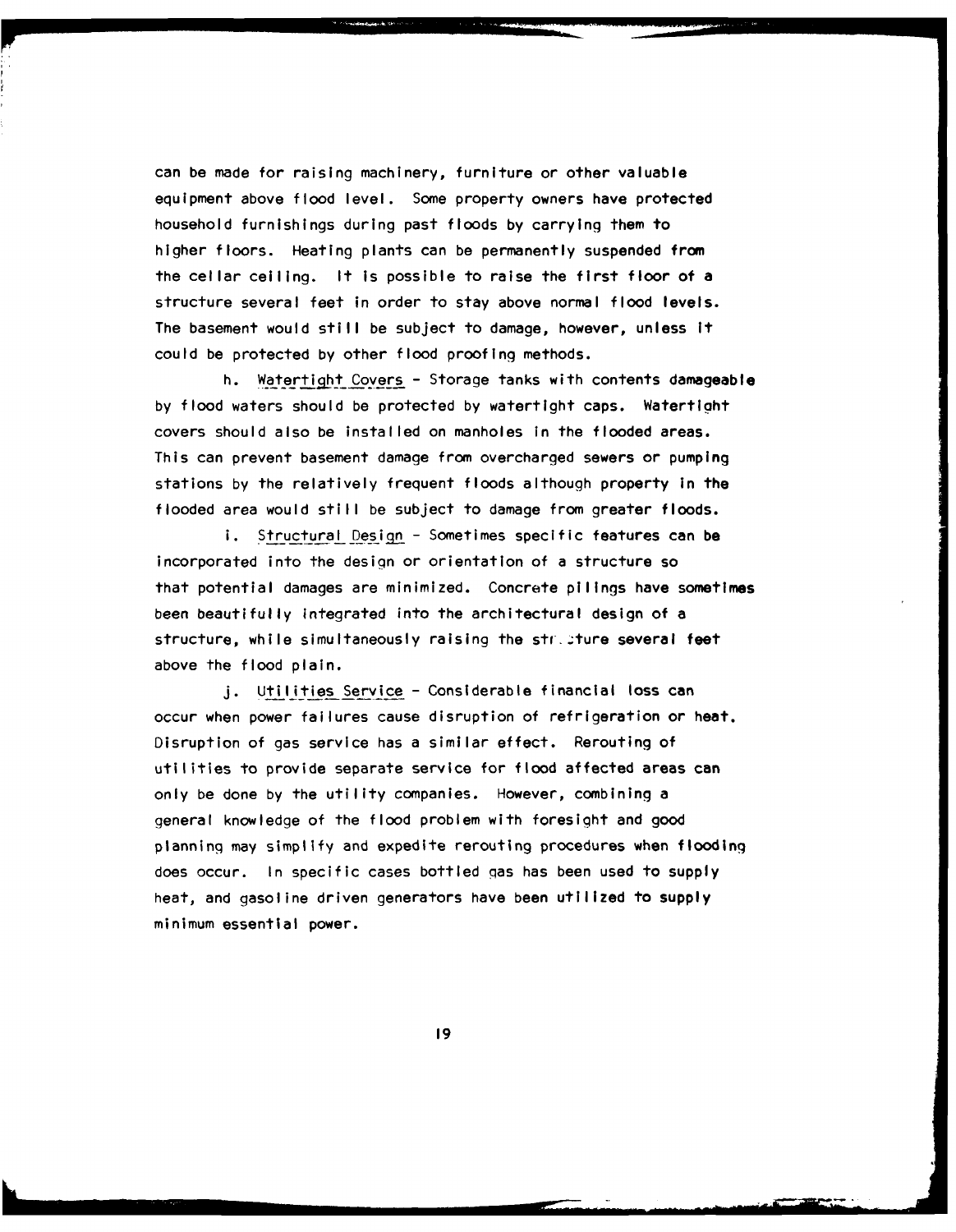## FLOOD **INSURANCE**

The National Flood Insurance Program was established **by** the Housing and Urban Development Act of **1968** and is under the control of the Federal Insurance Administration in **HUD.** The program provides for subsidized flood Insurance in return for action **by** State and/or local governments to adopt and enforce land use controls to guide future development in flood-prone areas to avoid or reduce possible future flood damage.

Information on the National Flood Insurance Program can be obtained from:

> Federal Insurance Administrator Department of Housing and Urban Development 451 Seventh Street S.W. Washington, **DC** 20410

## **CONCLUS ION**

The Corps of Engineers Flood Plain Management Services Program has been established to assist local communities in planning sound use of their flood plains. As the title indicates, the program provides service and the Corps is anxious to assist In all ways. **If** you have questions, feel free to call the Chief of Flood Plain Management Services at the Corps of Engineers District Office covering your area. **If** flood plain management Is to work, all governmental agencies must work together with the public to make sound, effective decisions.

**\*U2S GOVERNMENT PRINTING. OFFICE 1972-716-571/'55-73(2-11)**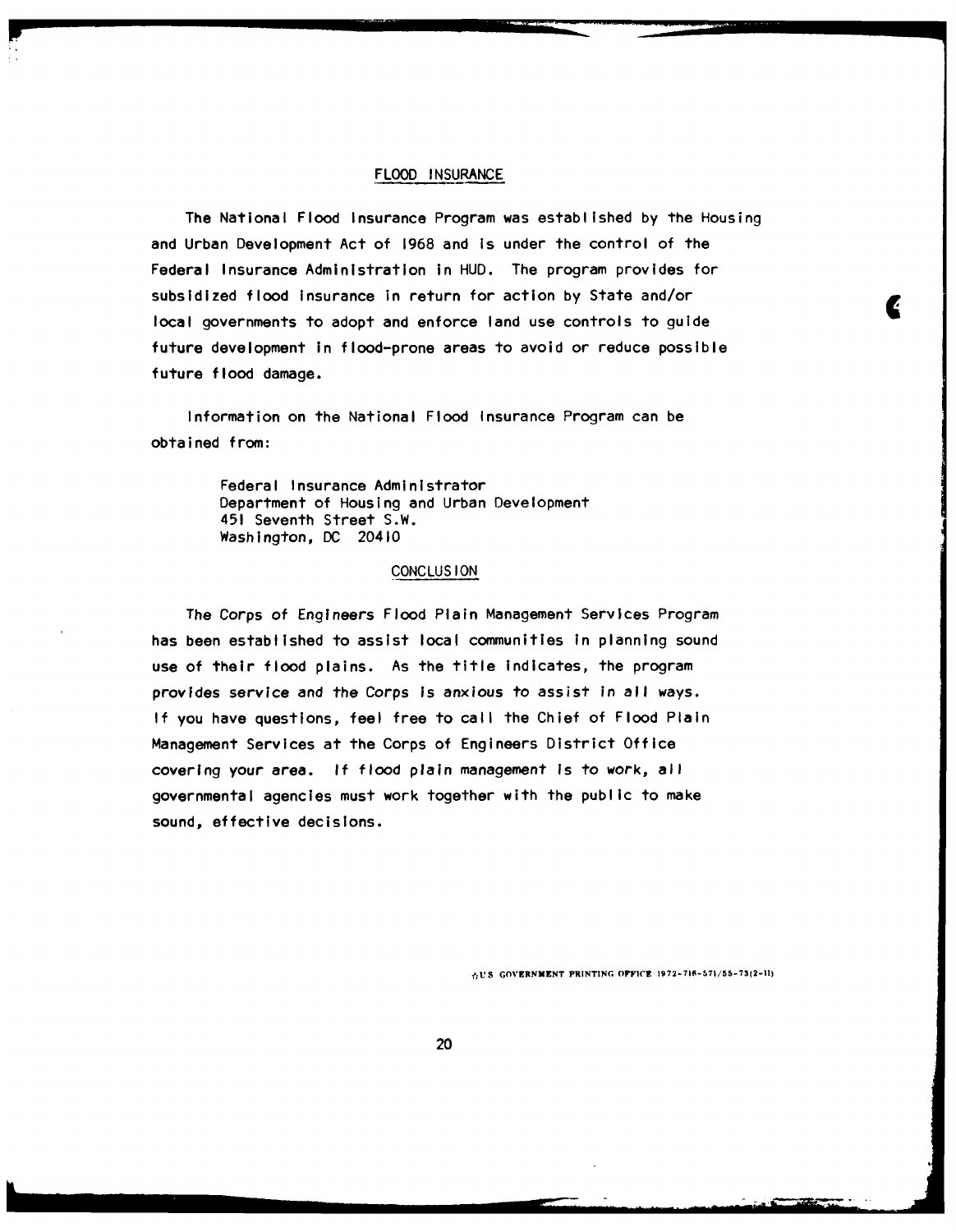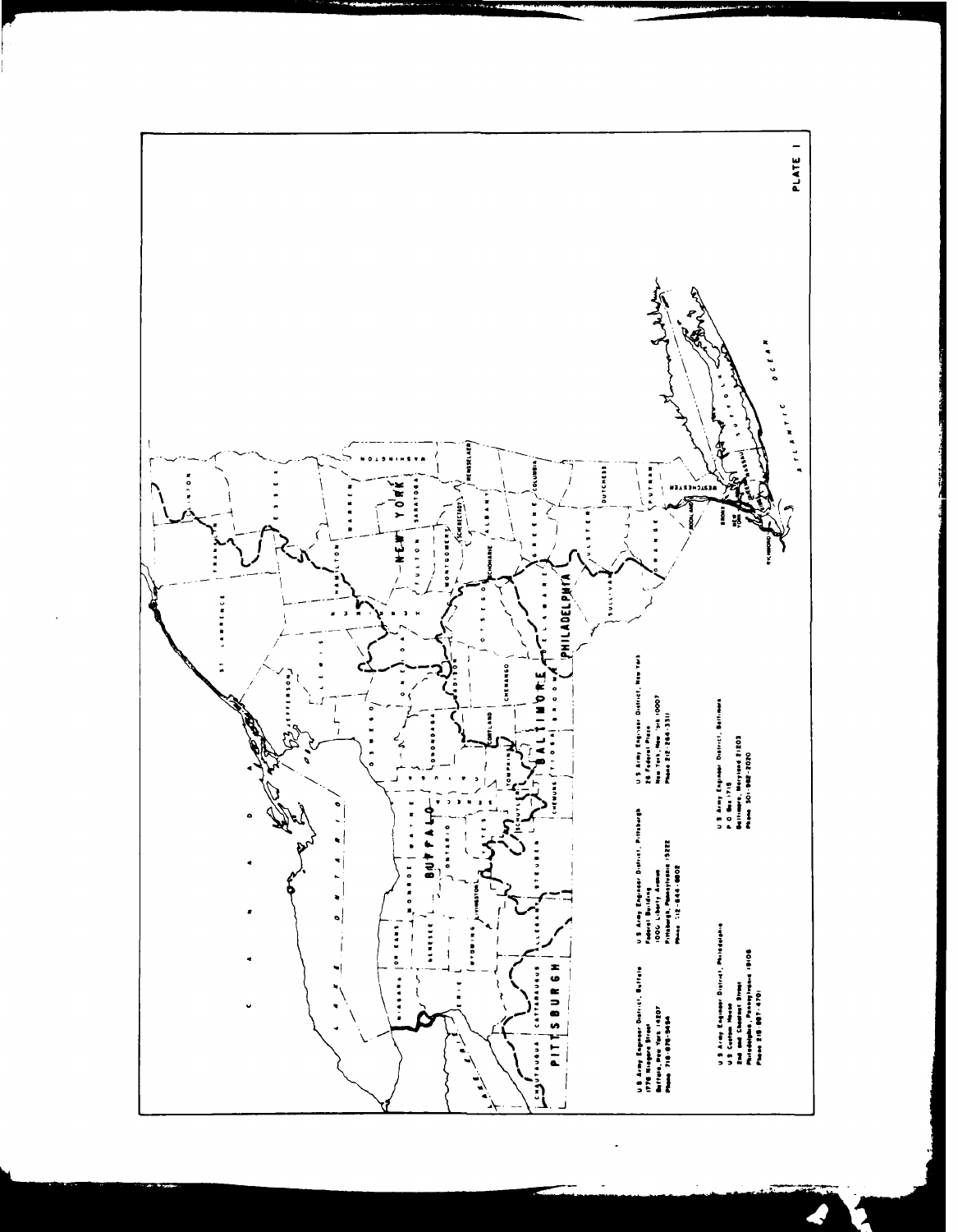

 $\mathcal{O}(\mathbf{t})$ este.<br>Contro